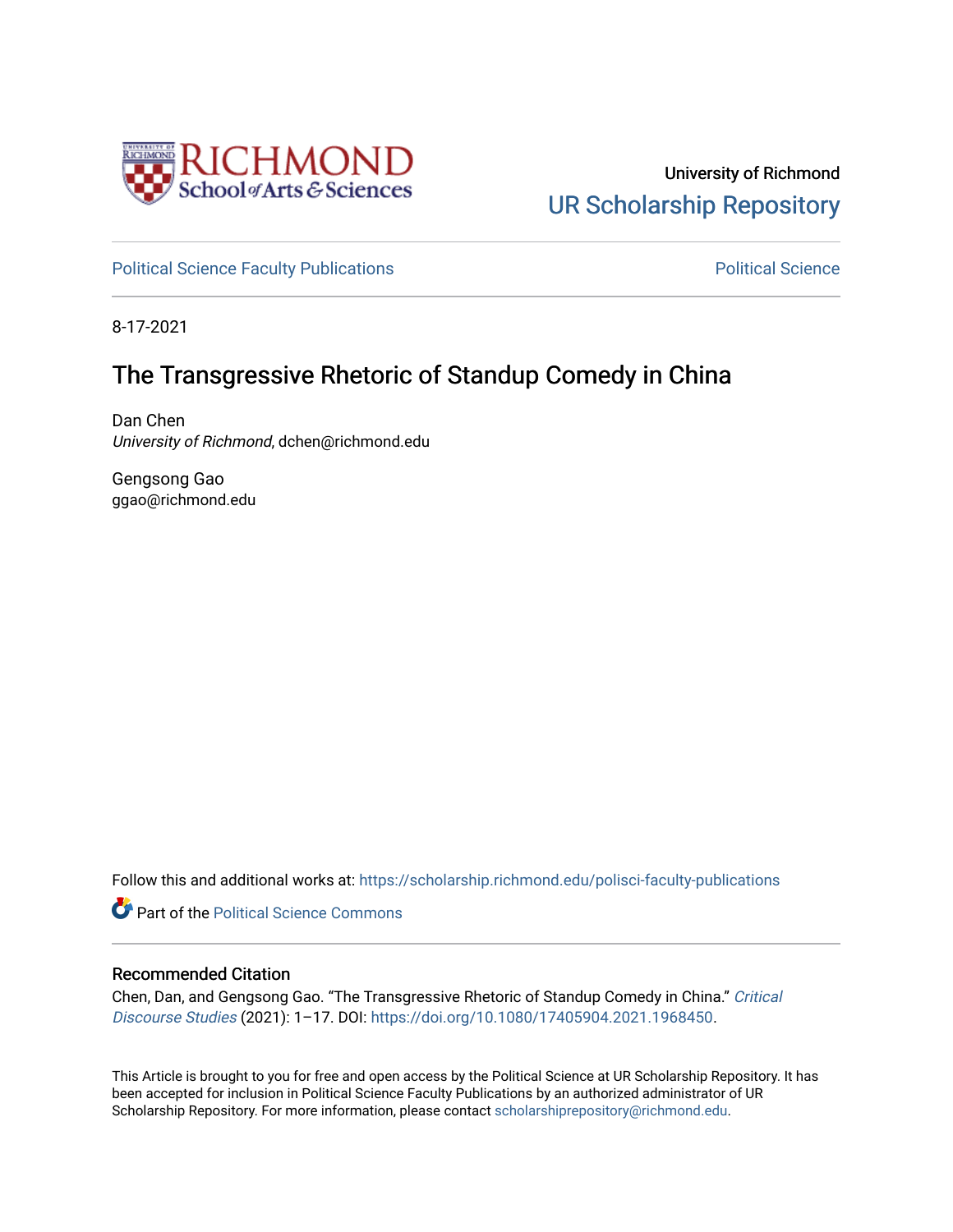# **The Transgressive Rhetoric of Standup Comedy in China†**

Dan Chen<sup>1</sup> University of Richmond 231 Richmond Way University of Richmond, VA 23173 Phone: 804-289-8533 Email: [dchen@richmond.edu](mailto:dchen@richmond.edu)

Gengsong Gao University of Richmond 211 Richmond Way University of Richmond, VA 23173 Phone: 804-289-8096 Email: [ggao@richmond.edu](mailto:ggao@richmond.edu)

# **Biographical notes:**

Dan Chen is Assistant Professor of Political Science at the University of Richmond. She studies media politics, public opinion, and authoritarian politics with a regional focus on China. Her recent book is *Convenient Criticism: Local Media and Governance in Urban China* (SUNY Press, 2020).

Gengsong Gao received his Ph.D in comparative literature program from the University of South Carolina. He is currently an assistant professor and Chinese program's coordinator at the University of Richmond. He specializes in contemporary Chinese literature, intellectual discourse and second language acquisition. His publications appeared in the journal of *Modern Chinese Literature and Culture, Intertexts: A Journal of Comparative and Theoretical Reflection, The Computer Assisted Language Instruction Consortium Journal, Reading in a Foreign Language*.

# **Acknowledgements**

The authors are grateful to Yanhua Deng, Ciqi Mei, Jessica Teets, Juan Wang, Zhengqing Zhang, and the participants at the 2020 Association of Chinese Political Studies Annual Meeting and International Symposium for their helpful comments and suggestions.

† This paper has been published in *Critical Discourse Studies*, [https://doi.org/10.1080/17405904.2021.1968450.](https://doi.org/10.1080/17405904.2021.1968450) This is an accepted author version.

<sup>&</sup>lt;sup>1</sup> Listing of names is alphabetical; authorship is co-equal.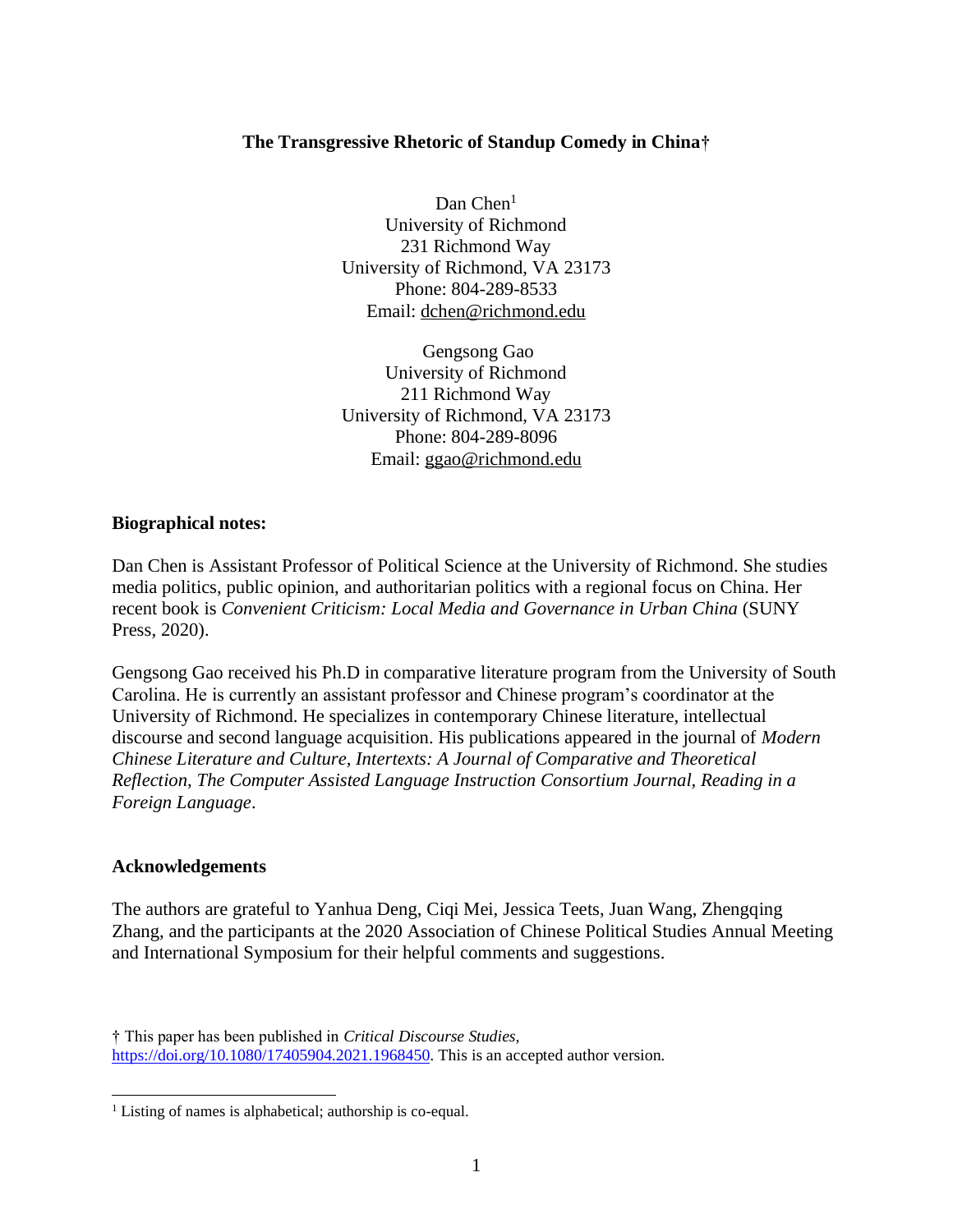# **Abstract**

Public discourse under authoritarian rule is not monolithic. Yet how popular rhetoric engages with the hegemonic rhetoric in the same discursive space remains understudied. This article examines the rhetoric of a standup comedy show in China, streamed online and widely popular among Chinese millennials, to understand how alternative views on social issues can coexist with the hegemonic rhetoric. Using critical discourse analysis, it argues that some standup comedy performances transgress the hegemonic rhetoric of positive energy without outright subversion. Comedians use subversive affirmation, self-deprecation, ambiguity, absurd fantasy, and irony to present alternative viewpoints on social issues of broad interest, such as the neoliberal work culture and gender norms. The subtle yet powerful transgressions introduce previously marginal views into the public discourse, diminishing the aura of wide acceptance and authority assumed by the hegemonic rhetoric. The standup comedy performances thus open up new discursive pathways towards non-state-sanctioned views on important social issues.

**Key words**: standup comedy, hegemonic rhetoric, transgression, China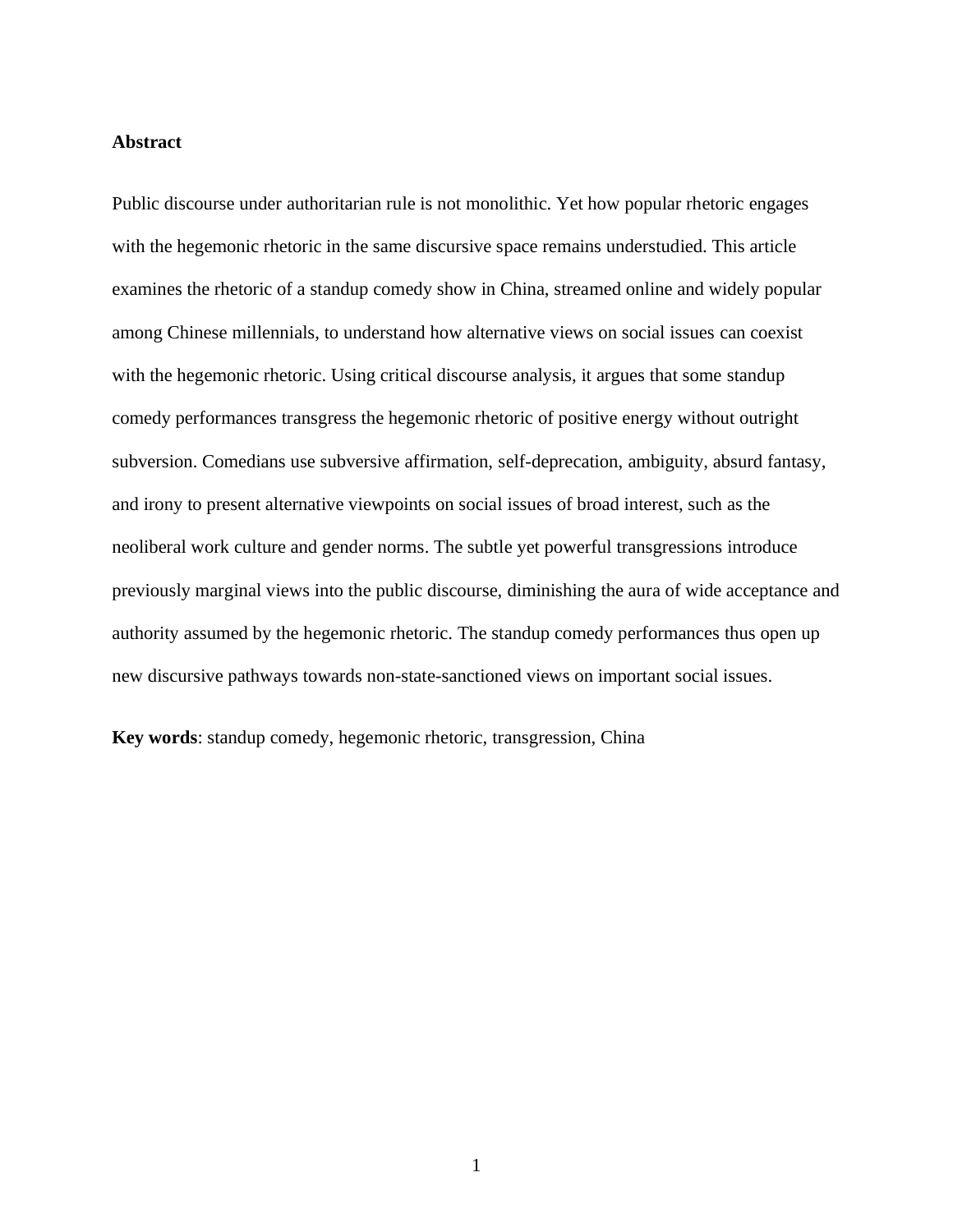# **Introduction**

China is often depicted not as a funny place but as a place fraught with traumas and tragedies. However, cultural historians and literary scholars have noted that humor and laughter have been integral to the communist discourse since the founding of the People's Republic (Zhu, 2019). In the Maoist era, the Chinese state reformed and co-opted various native and foreign comic forms, including crosstalk (相声), folk sketches (小品), farce (滑稽戏) and comedy film (喜剧电影), to reproduce socialist ideology and construct proletariat subjectivity by exposing and ridiculing class enemies. In the post-Mao era, the relaxing political and social strictures have allowed a flourish of comedy and humor. In the past two decades, the popularization of the Internet and social media has seen the emergence of spoofing and political satire. However, since Xi Jinping came to power in 2012, the state tightened political and social control. For example, the National Radio and Television Administration (NRTA) issued two 'Curb Entertainment Rules' (限娱令) in 2011 and 2013 to curb excessive entertainment in popular culture, preventing deviation from the official discourse and reinforcing state control of popular culture and the mass media (Chin, 2016). Chinese media conglomerates and the entertainment industry had to innovate programming to realign themselves with the new state discourse of China Dream and positive energy while trying to maintain market appeal for profitability.

In this unique political, cultural, and commercial context, new voices continue to emerge, especially among urban millennials. To understand how popular rhetoric engages with the hegemonic rhetoric sponsored by the state in an authoritarian political system, this study examines a web-based standup comedy show called '*Rock & Roast*' (脱口秀大会), a reality show created in 2017 where millennial comedians perform to compete for audience votes. Unlike the traditional standup comedy performances in nightclubs, *Rock & Roast* is streamed on the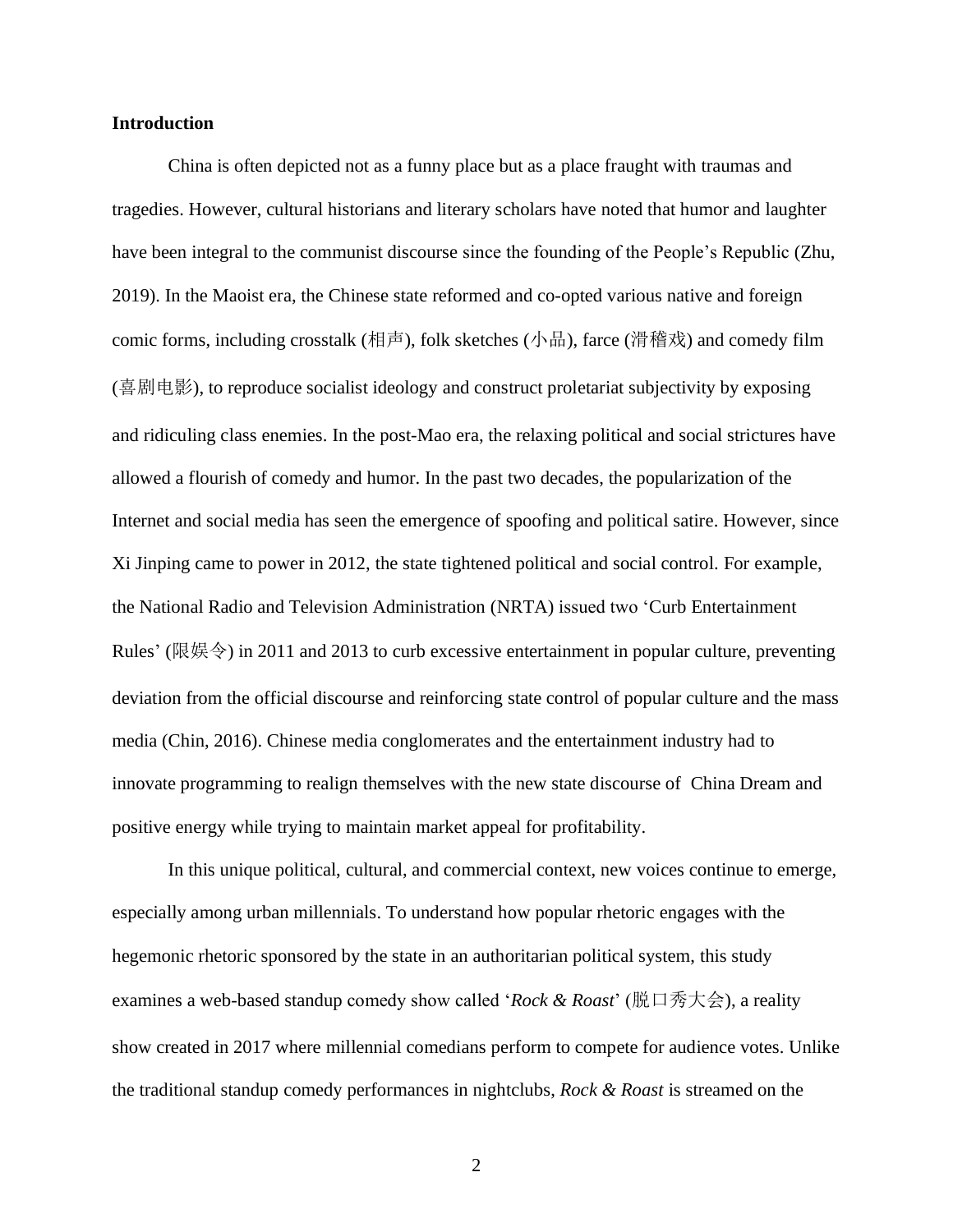popular Chinese video streaming website Tencent Video, thus reaching a much wider audience but also under the state's closer gaze. The show's content is carefully packaged to evade state censorship by avoiding any direct or explicit challenge to the state leadership and policies. Our goal is to unpack and reveal new voices from within this package, so as to understand the subtle yet meaningful engagement between popular and hegemonic rhetoric in Chinese society.

Millennials in China are the first generation to grow up in the reform era. Not only do they have a much more subdued political experience compared to the older generations in the current Chinese society, but they have also experienced socioeconomic mobility and relative material abundance, leading to different political and cultural attitudes and behavior (Harmel and Yeh, 2019; Moore, 2005). They consume Western cultures and commodities fluently, and their aspirations for life are shaped by the neoliberal global order that China has become a significant part of (Fish, 2015). Chinese millennials are, in many ways, a product of reform-era politics. On the one hand, with better education and more exposure to Western influences, Chinese millennials are more willing to criticize and change the status quo (Harmel and Yeh, 2019). On the other hand, neoliberal forces shape the prefiguration of solidarities among Chinese millennials, including a collective frustration at the spiritually impoverished life propelled by relentless material pursuits, a shared lament at a mechanized societal order that marginalizes morality, and a palpable desire to ruminate publicly about their dissatisfaction and desires. These conditions make it a politically relevant question to understand Chinese millennials' expressions of politics and the unique forms they take. This study selects neoliberal work culture and gender norms as the analytical foci to reflect the issues that concern Chinese millennials the most—their work life and love life.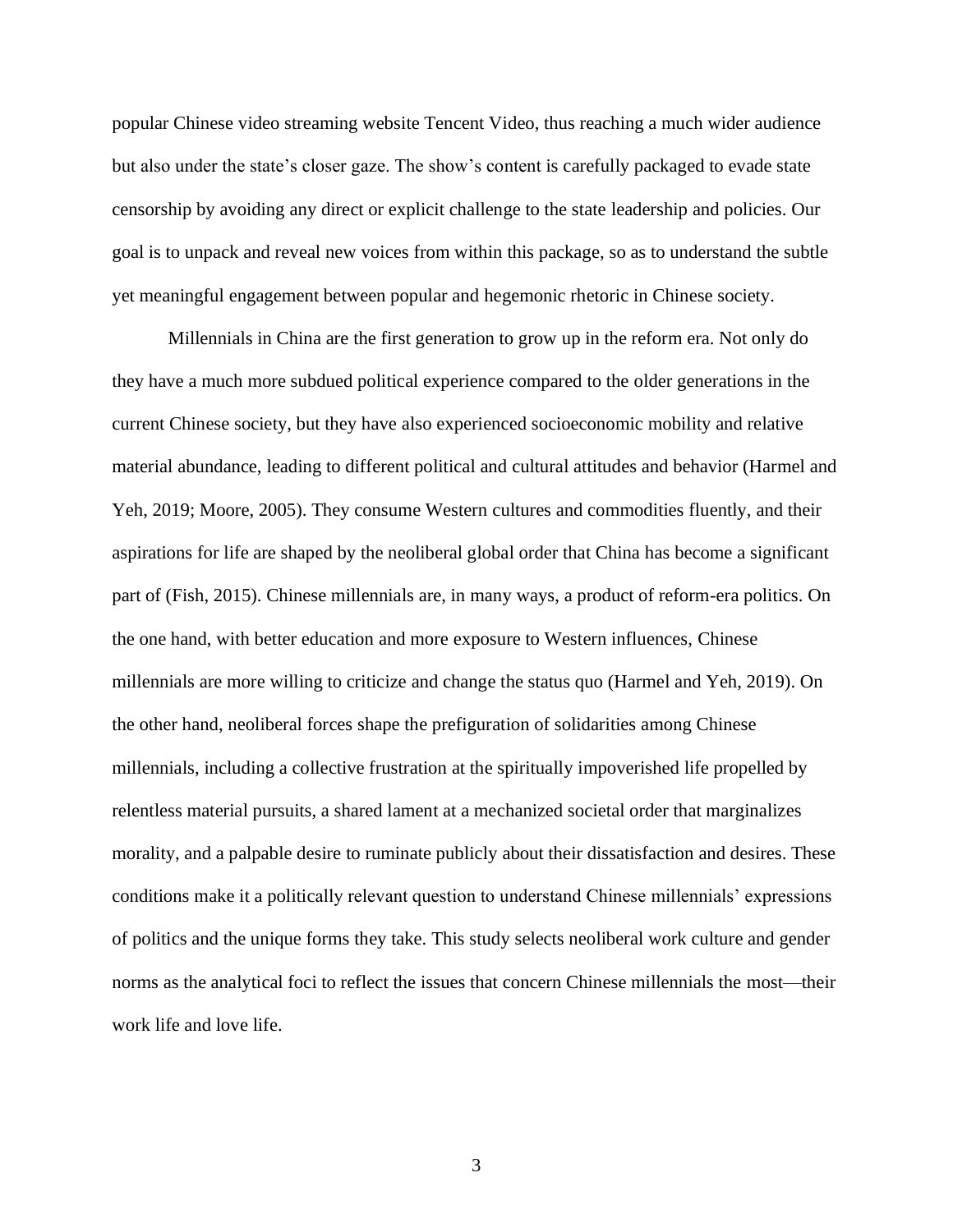We argue that standup comedy coexists with but also diminishes the hegemonic rhetoric. While *Rock & Roast* seeks to disseminate the official 'positive energy' discourse through various components of the show, including its mission statement, episode themes, and celebrity judges' comments, some standup comedians—the main participants of the show—transgress the positive energy discourse through non-confrontational yet powerful comedic tactics, such as subversive affirmation, self-deprecation, ambiguity, absurd fantasy, and irony, presenting marginalized alternative voices on prevalent social issues of neoliberal work culture and gender norms. In this process, Chinese standup comedy nudges the millennial culture in more diverse directions without rejecting the hegemonic rhetoric. Therefore, we characterize Chinese standup comedy not as pro-government or anti-government, authoritarian or liberal, but as a site where different forces and discourses contend, imbricate, and negotiate with each other, the result of which is an expansion of discursive space for the state, the media, standup comedians, and audiences.

This article contributes to the existing scholarship on Chinese state discourse, Chinese comedy, and humor studies. First, current scholarship on Chinese state discourse focuses on how the state ideological apparatus disseminates and instills hegemonic rhetoric using a top-down approach (Chen and Wang, 2020), yet how state discourse is received and renegotiated by social actors remains understudied. By examining standup comedians' engagement with the state discourse on positive energy, this article contributes to a fuller picture of how state discourse works in contemporary China.

Second, existing scholarship on Chinese humor primarily focuses on the more traditional forms of comedy, such as crosstalk, farce, folk sketches, and comedy films (Davis and Chey 2013; Rea, 2015; Zhu, 2019). Discussions on the newly imported standup comedy are mostly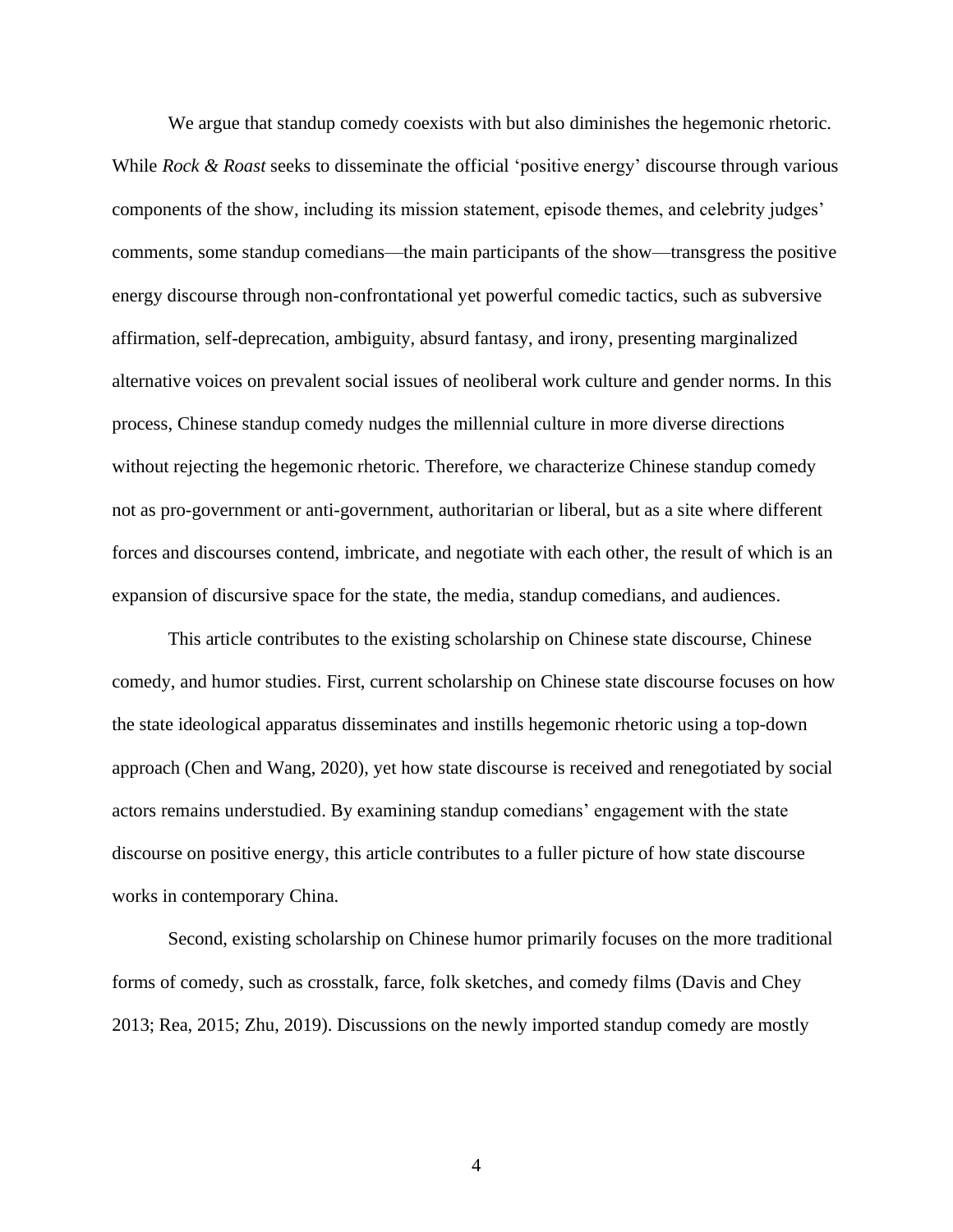descriptive and journalistic. To the best of our knowledge, this article offers the first scholarly discussion on Chinese standup comedy.

Third, extant scholarship on humor and standup comedy primarily focuses on the subversive, activist, and emancipatory effects in democratic societies (Gilbert, 1997; Haggin, 2007; Krefting, 2014; Rossing, 2013). Our research contributes to this literature by demonstrating how the same comedy genre could have different political implications when transplanted into an authoritarian context. The standup performances in *Rock & Roast* are not a passive reception of nor a subversive challenge to the hegemonic positive energy discourse, but a site where discursive boundaries evolve and expand due to constant negotiation.

## **Hegemonic rhetoric, standup comedy, and capitalist interests**

Rhetoric drives the formation of identity, interest, and motivation. It shapes the interpretations of reality by covering and uncovering perspectives and experiences and functions as the bearer of 'hegemonic practice and hegemonic struggle' (Fairclough, 2013, p. 129). As a form of popular rhetoric, standup comedy has traditionally challenged hegemonic discourses in Western democratic societies where it first came into prominence. American newspapers started using 'standup comedy' and 'standup comic' in the 1950s, while the British media started using these terms in the 1960s (Double, 2017). Since then, standup comedy has contributed substantially to the evolution of popular culture and social change. For example, recent works on American comedy have discussed how "charged humor" subverts social inequalities and challenges cultural exclusion (Krefting, 2014), how black humor can be an unabashed tool for social change by unleashing cultural and political anger where comics and audiences were laughing *mad* (Haggins, 2007), and how humor is a necessary component of activism for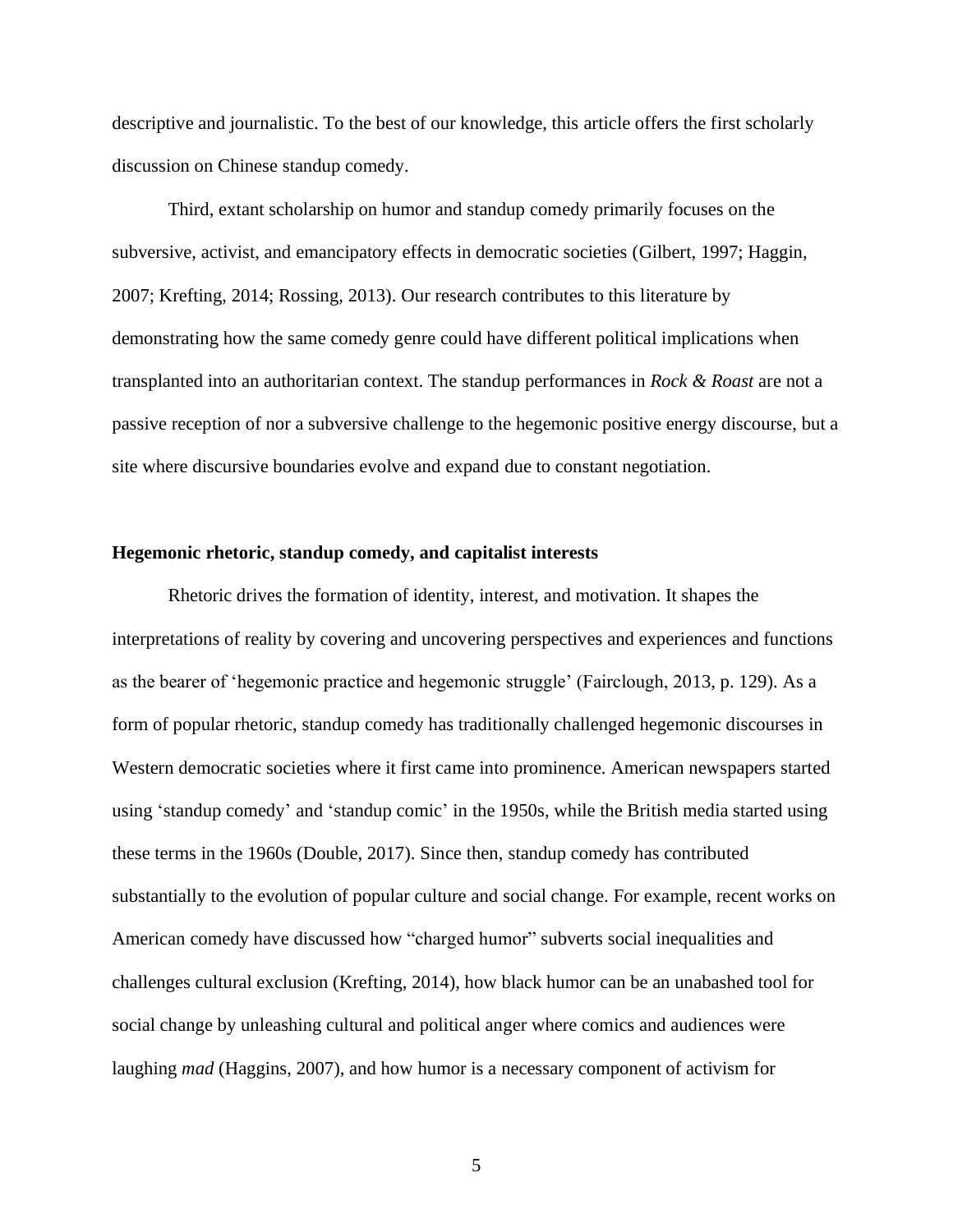progressive social change (Rossing, 2013). While the existing literature has established the subversive and progressive character of standup comedy, its focus on Western democratic societies means that its application for Chinese standup comedy is limited, primarily due to the unique political and cultural environment in this post-socialist, neoliberal autocracy.

In the discursive environment in China, criticism in public discourse is strictly controlled by the state yet still possible. In the mass media, for example, journalists have to avoid political taboos and follow the most current directives from state censors regarding the boundary of reporting, but they have also learned to use government policies and leader speeches to justify criticism of local officials (Chen, 2020). Therefore, limited and carefully crafted criticism is possible in China's authoritarian context. This dynamic provides space for standup comedians to use comedic tactics, as analyzed below, to transgress the hegemonic rhetoric that is porous and evolving with the changing socioeconomic conditions. In this study, transgression is defined as presenting alternative viewpoints on issues of broad interest and concern without explicitly rejecting existing hegemonic rhetoric on those issues. Unlike standup comedy in democratic societies whose trademark is explicit subversion, Chinese standup comedians present alternative and often progressive viewpoints that echo the shared experiences of the millennial audience without rejecting the state-sponsored hegemonic rhetoric. Though the transgression is subtle and indirect, it expands available narratives in public discourse.

# *The hegemonic rhetoric of 'positive energy'*

 The Chinese standup comedy emerged, in part, out of its alignment with the state rhetoric of 'positive energy.' It is a term adopted and populated by Chinese state propaganda in the past decade, especially under Xi Jinping's leadership. Since coming to power, Xi's leadership has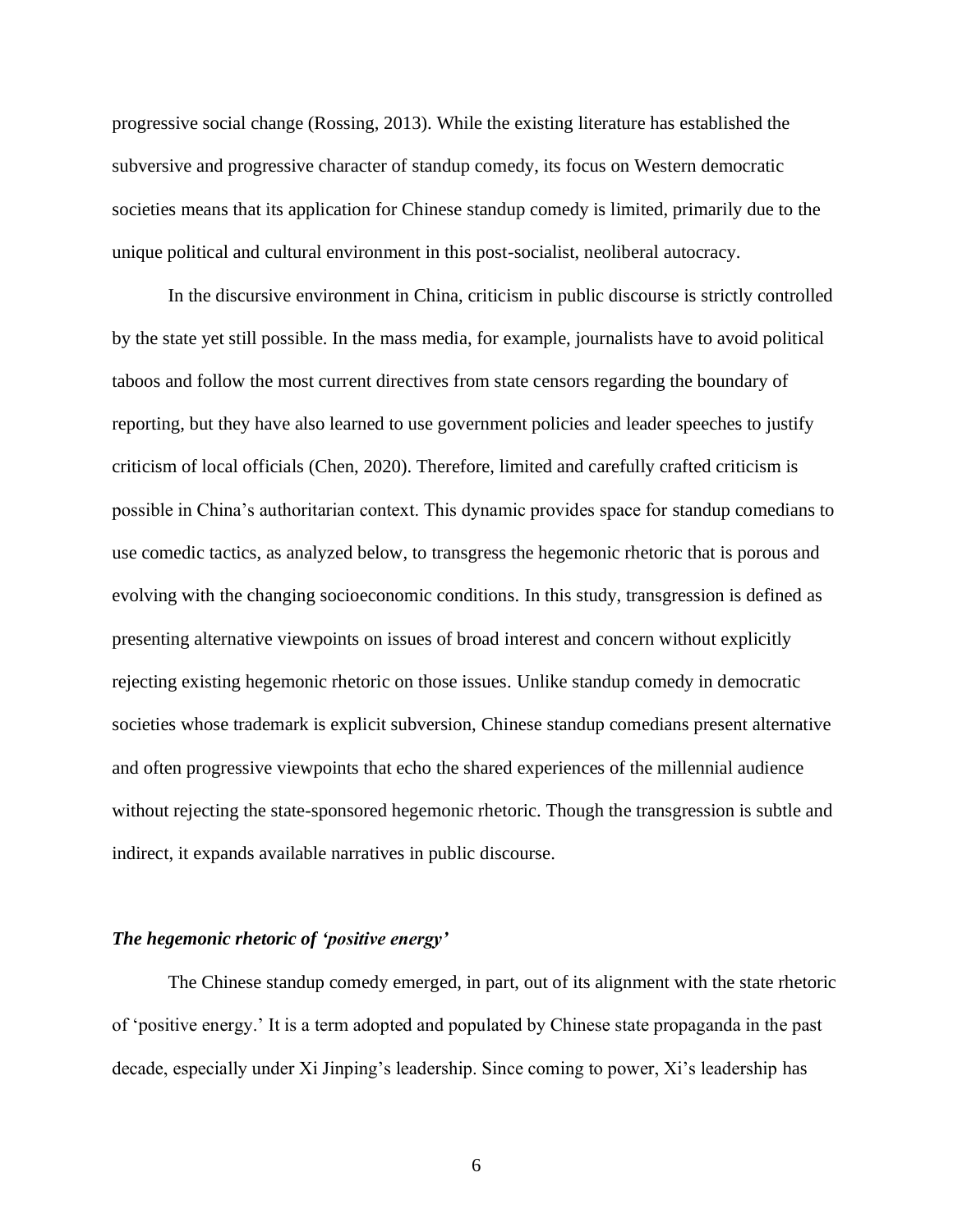advanced ideological and propaganda work through a hard-and-soft two-pronged approach. On the one hand, the state is harder and harsher at censorship and punishing domestic dissidents who openly criticize government policies. On the other hand, the state is softer and subtler, appealing more to ordinary people's everyday narratives, languages, emotions, and interactions with the government and less to the dogmatic political indoctrination (Brown and Bērziņa-Čerenkova, 2018). Recent examples of such softer and subtler ideological campaigns include 'China Dream' and 'Tell a Good China Story.' Unlike the Maoist instigation of rage against class enemies or the Hu-Wen regime's emphasis on the significance of suffering for nation-building (多难兴邦), the Xi regime's propaganda work gives more weight to the cultivation and dissemination of 'positive energy' (正能量), a mix of optimism and positive behavior.

China's 'positive energy' discourse, however, 'was not invented by the state but appropriated from popular culture.' (Chen and Wang, 2019, p. 207) It was first employed by many influential Weibo users in the hashtag "light up positive energy, explode your microcosm" to cheer the 2012 Olympic Torch Relay in Chinese social media. Then "positive energy" was further popularized when it was used to translate the title of British psychologist Richard Wiseman's popular neoliberal positive psychology self-help book *Rip It Up* (Hird, 2018). The state ideological apparatus soon appropriated the popular phrase under Xi's leadership. Thus far, the positive energy discourse has penetrated public discourse, widely used in public service advertisements, social media hashtags such as 'Gas Station for Positive Energy' (正能量加油 站), television reality/variety shows, corporate training sessions, and even religious preaching (Chen and Wang, 2019). Neoliberal work culture and gender norms are two issue spaces where the positive energy discourse has dominated.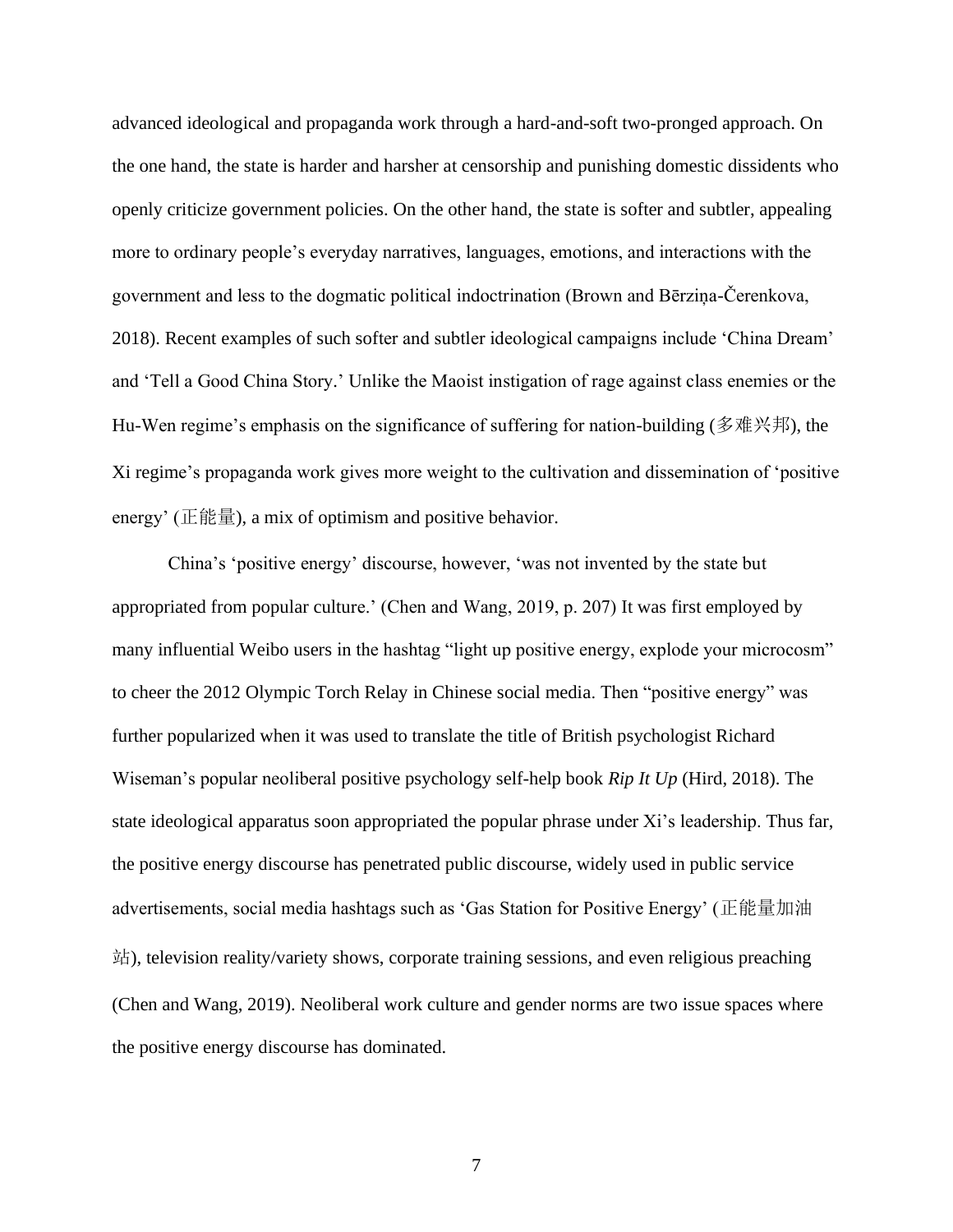Although scholars debate whether post-socialist China is increasingly 'neoliberal' as is understood in the Western context, characterized by private property, a market economy, free trade, globalization, and minimum state intervention (Nonini, 2008; Wu, 2010), few would disagree that post-socialist China is 'neoliberal' in the sense that, unlike the Maoist state which mobilized ordinary citizens into class struggle and radical political movements, the post-socialist Chinese state incentivizes citizens to focus on economic development and personal success through individual efforts and intense competition. Its neoliberal-informed positive energy discourse trains people to stigmatize negative emotions such as complaints, frustration, and suspicion as harmful to both individuals and the society, and to stay in a positive mood and mind by focusing on one's assigned work, feeling happy for one's humble life and grateful to one's family, community, and the state (Chen and Wang, 2019). It leads people to believe that individual happiness can be achieved not by initiating structural reforms on the government's end but simply by changing one's attitude and mentality on the individual's end. However, while sharing the neoliberal work culture's emphasis on individual efforts instead of collective action, the Chinese government's positive energy discourse does not support Chinese businesses' workaholic '996 culture' (working from 9 am to 9 pm for six days a week). Instead, it urges citizens to fulfill not only their job responsibilities but also familial responsibilities, to be not only a producing body but also a consuming body (Li, 2019).

On gender norms, the positive energy discourse similarly emphasizes women's individual responsibility in elevating their own status, though it also features a misogynic bent. In the official discourse of socialism, gender equality is an important goal to be achieved through women's participation in socialist production (Chen, 2009). In the Maoist era, women's images constructed by the state media emphasized their contribution to socialist production, leading to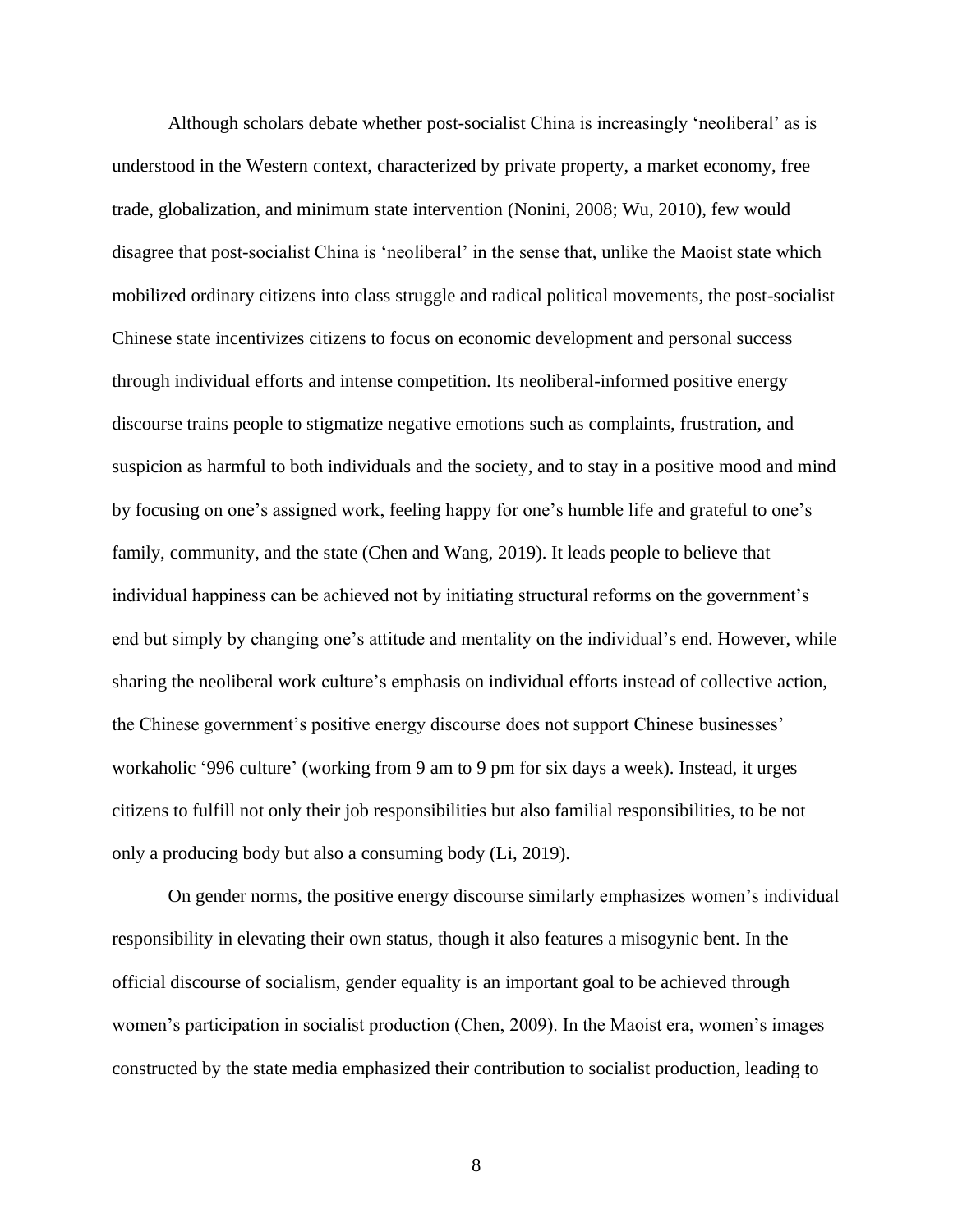desexualized and masculinized discourses about women based on revolutionary male norms (Li, 2011). In the reform era, while sexuality in women's images is restored, excessive genderization and feminization emerged, coinciding with a perceived resurfacing of patriarchal culture (Li, 2015). Indeed, the construction of masculinity in the reform era of globalization and consumerism is deeply intertwined with the male-manifested desire for objectified women (Chen S., 2017). The highly popular annual Spring Festival Gala broadcasted by China Central Television (CCTV), the national-level state television, provides an illustrative example. During the 2015 broadcast, a comedy sketch titled 'Happy Streets' (喜乐街) portrayed a 30-year-old unemployed single woman scolded by her male friends for her undesirable appearance. Then, a skinny and beautiful woman came to her rescue, teaching her how to be attractive to men so that she could find a boyfriend and get married. The emphasis on appearance as the most desirable quality of women reinforces patriarchy and objectifies women. The gender norm that the positive energy discourse prescribes is to make women attractive to the male gaze.

# *The standup comedy show*

In the discursive environment that promotes 'positive energy,' cultural production needs to be politically viable. In the past few years, several shows have been banned by NRTA under the 'Curb Entertainment Rules' implemented since 2011, as mentioned earlier. Shows that contain 'vulgar' and violent content or copy foreign programming are banned or asked to reform (Zeng and Sparks, 2019). These restrictions are not directly political, as decades of media control in China have already cultivated a keen sense of toeing the political line among media professionals (Chen D., 2017). However, these restrictions propel television producers to adapt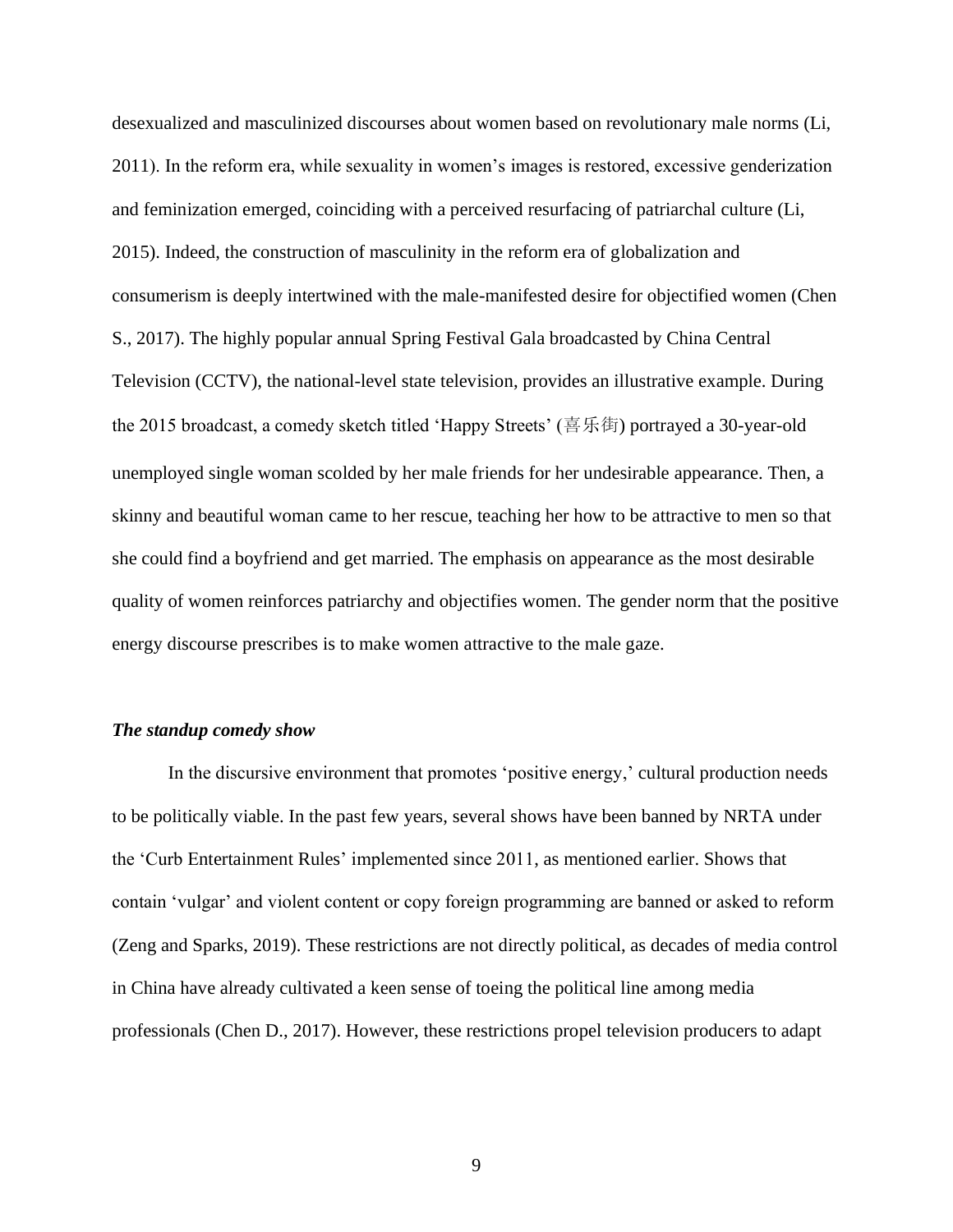and innovate, satisfying the need for professional excellence and commercial success. One strategy to satisfy state censors is to utilize the state's own discourse.

*Rock & Roast* is deliberately aligned with the positive energy discourse. The show claims in its mission statement that, 'The core values our show seeks to convey are to use laughing points to combat paining points and deploy humor to come to terms with life. Our show intends to inspire the audience's enthusiastic and optimistic attitudes towards worries and annoyances in their lives and face up to all pressures with humor and wisdom. This is the real way of disseminating positive energy.' (China Youth Daily, 2019) By 'real way,' the show emphasizes their distinctive and effective approach to spreading positive energy. Unlike other television shows that only focus on positive aspects of personal life and spirit, *Rock & Roast* does not avoid negative sides. It encourages comedians to speak out on their frustrations and complaints. However, rather than breeding discontent or inciting collective action, the show calls on comedians to demonstrate to the audience how their grievances and complaints could be diluted and deflected through less emotionally charged wisdom and detached humor. Every episode has a theme, and many of them are motivational soundbites that reflect the program's intentional alignment with the positive energy discourse. Some examples are: "Be Life's Boss" (要做生活 的甲方 S2E4), "Laughter Is an Antidote to Life" (笑是生活的解药 S2E8), "It's Nothing but Money" (不就是钱吗 S3E1), "Finish Point Is Also a Starting Point" (是终点也是起点 S3E10).

# *Capitalist interests*

Within the confinement of political correctness, the capitalist force of profit enables the cultural force of standup comedy to create *Rock & Roast* as not only a new form of entertainment but also a profitable business. Indeed, each episode has been streamed tens of millions of times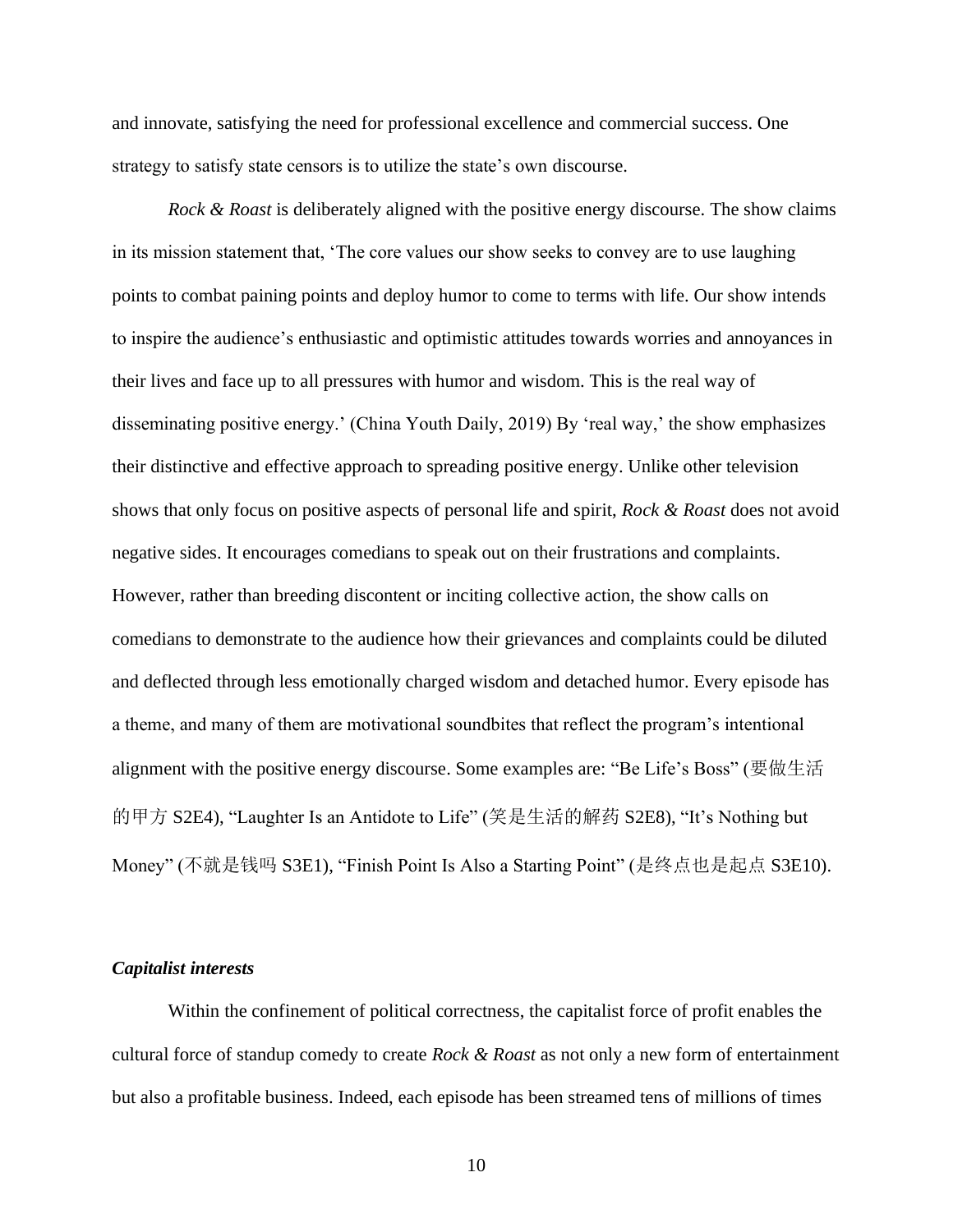on Tencent Video, with some episodes streamed more than 120 million times as of April 2021. Shanghai Xiaoguo Culture Media Co., Ltd., the company that produces the show, attracted 120 million yuan from investors in April 2017; in April 2019, the company was already valued at 300 million yuan (21<sup>st</sup> Century Business Herald, 2020). The commercial success allowed the marriage between standup comedy and capitalist interests to proselytize this Western cultural import to Chinese millennials at a turbocharged speed, moving standup comedy from nightclubs that hold dozens of people to an online platform where hundreds of millions of people can stream content simultaneously. The cultural impact in the hegemonic discursive environment is the focus of this study.

# **Research methodology**

This study uses critical discourse analysis (CDA) to examine how standup comedians appropriate the hegemonic rhetoric to create an alternative discursive space, where they construct discursive subjectivity that is informed but not fully disciplined by the state power. CDA focuses on the 'angle of telling' (Simpson, 1993, p. 2), allowing researchers to reveal the subtlety, complexity, and concealment of power relations between different social groups (Fairclough, 2001; van Dijk, 1993). Seeing discourse as 'a form of social practice' (Fairclough, 1992, 2001, 2013), our analysis aims to reveal the broader cultural and political structures in which the production and interpretation of meaning occur (Hall, 1980). Standup comedy as a discoursecentered and context-rich art form necessitates CDA to unpack the rhetorical engagements in a hegemonic environment and reveal how standup comedy can shift and expand rhetorical boundaries to impact culture and politics. In this study, we analyze the text of jokes on the neoliberal work culture and gender norms and connect it to the comedy show's mission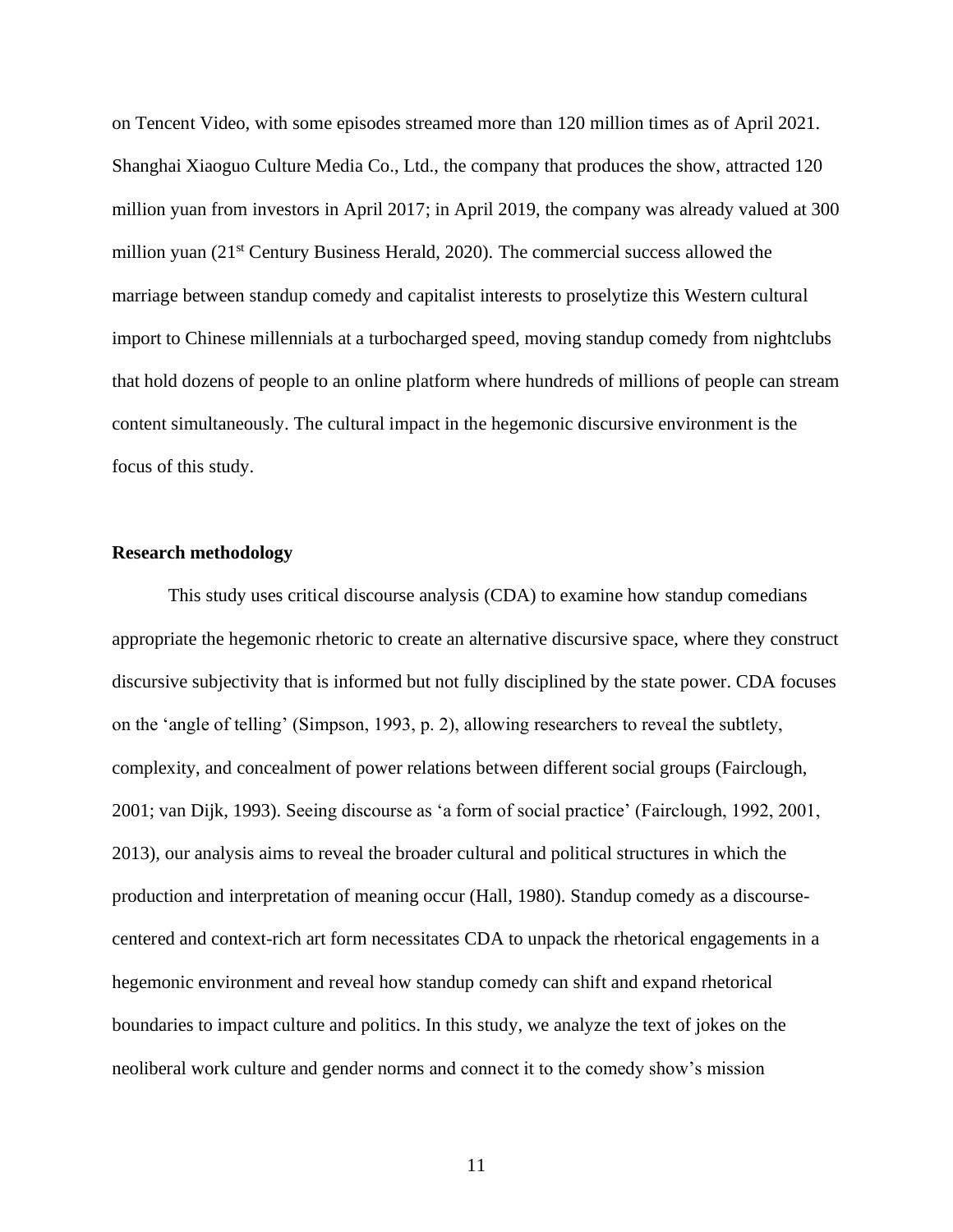statement, episode themes, and celebrity judges' comments, so that we can examine the constant negotiation among political, cultural, and commercial forces that is neither top-down command nor bottom-up subversion. In addition, we use comedian interviews, media reports, and existing research to contextualize the political and cultural environment in which standup comedy is produced, distributed, and consumed. In doing so, we aim to reveal the power dynamics and rhetorical boundary shifts in Chinese public discourse on the neoliberal work culture and heterosexual relationships.

 The comedy themes of neoliberal work culture and gender norms were chosen for analysis not to represent the diverse field of Chinese standup comedy, which has covered topics including housing, education, healthcare, and generational conflict. Rather, they were chosen for their significant popularity among the millennial audience and their engagement with the hegemonic rhetoric. A selection of seven performances from the first three seasons of *Rock & Roast* is analyzed in this study. All seven performances won the top three most votes from studio audiences in respective episodes; the performance by Yang Li even generated controversies surrounding her joke about male privilege. Neoliberal work culture and gender norms also constitute the most popular topics among the millennial audience, who, in their 20s and 30s, are primarily concerned with work life and love life. Furthermore, both themes are part of the discursive spaces dominated by the positive energy discourse, the examples of which are discussed earlier, thus providing an analytically meaningful opportunity to reveal how the porosity of the hegemonic rhetoric could be negotiated and transgressed by standup comedians. Examining these two themes also allows us to interrogate the intersectionality of class and gender in Chinese society, where the cultural force of standup comedy begins to shine a limited light on the connected structures of inequalities. Thus, our selection of standup comedy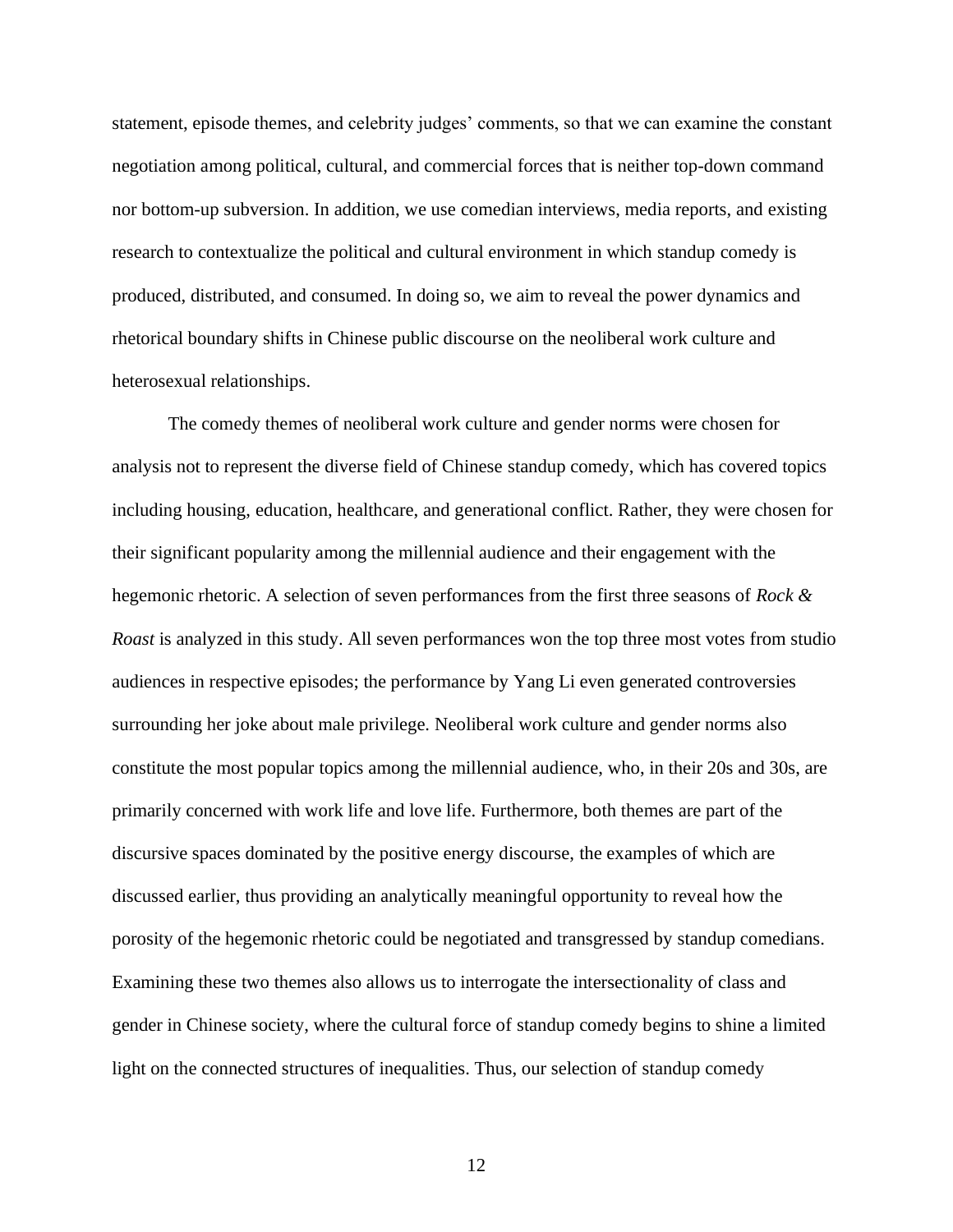performances is a purposive sample to understand the cultural and political implications of the ever-evolving public discourse in China.

#### **Neoliberal work culture**

As discussed earlier, the positive energy discourse is derived from the neoliberal positive psychology and employed by the Chinese state to shift citizens' attention away from structural problems and towards solving their own individual problems. Media outlets are charged to promote and instill the state-sponsored neoliberal discourse among their audiences. Stuart Hall (1980) holds that the audience could decode the meaning of television discourse as intended by the producers, but the audience could also reject it or interpret it in a contrary manner depending on social contexts and personal backgrounds. Hall's research has drawn attention to the possible discrepancy between the media messages intended and encoded by the producers and the actual messages construed by the audience, enriching our understanding of the complicated reception process of television discourse. Yet, Hall does not consider the possibility that the disjuncture between the encoded and decoded messages may also exist between television producers and performers, as is the case for *Rock & Roast*. The standup comedians' performances often call into question the show's stated mission of 'spreading positive energy.' However, their problematization of the positive energy discourse cannot be articulated in an openly provocative or confrontational manner but is expressed unobtrusively through subversive affirmation and self-deprecation, constituting a non-audience form of transgressive and adaptive decoding of the producers' neoliberal doctrines.

# *Subversive affirmation*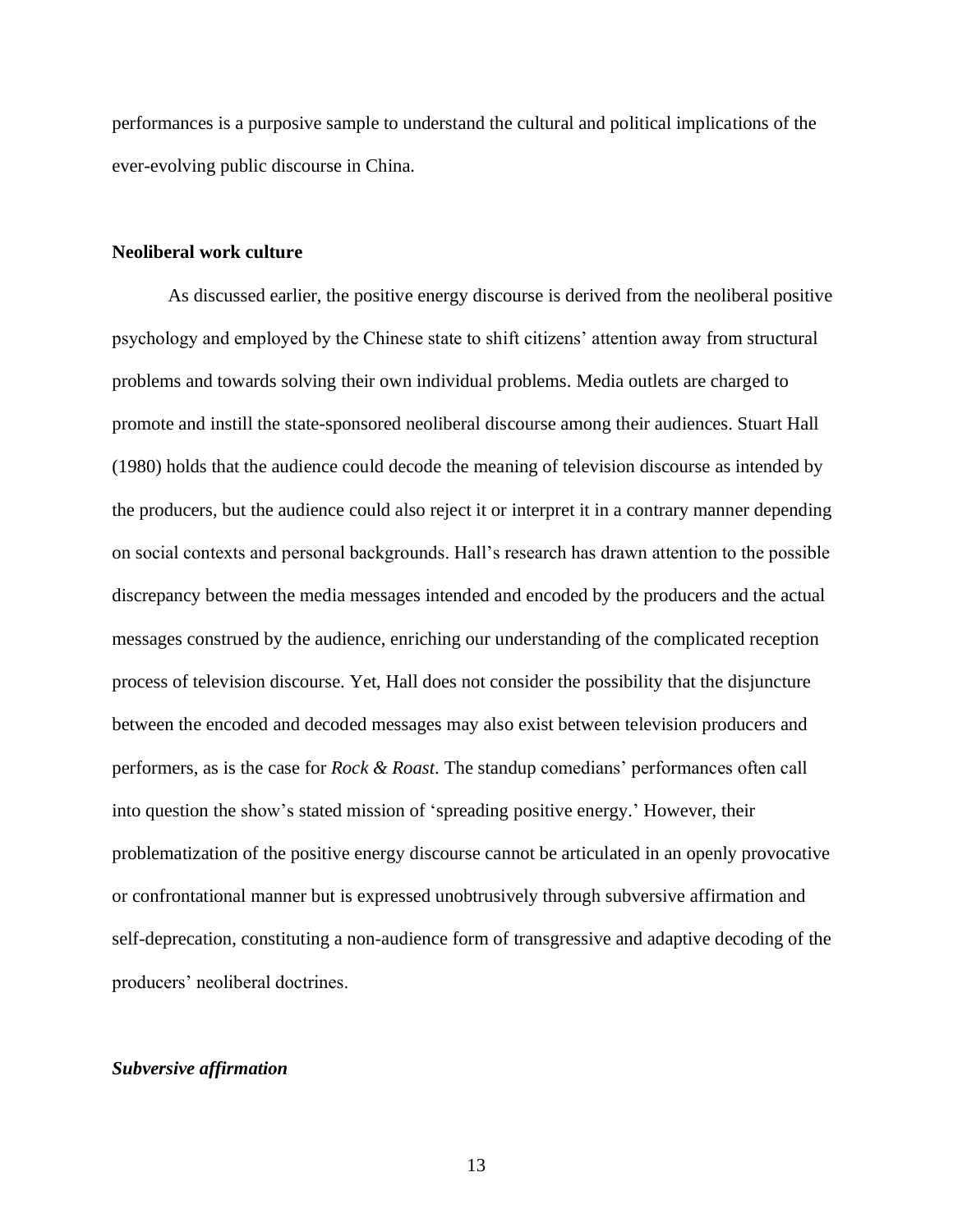Subversive affirmation 'involves the often excessive affirmation and recontextualization of the position of one's ideological opponent rather than straightforwardly rejecting it to make it appear grotesque, absurd and hilarious'(Arns and Sasse, 2006, p. 445). It is a strategy derived from artistic and countercultural practices developed in socialist states where a blatant challenge to the hegemonic state is not allowed. Standup comedians often employ this strategy to make their social and political critiques.

Kamu, the champion of Season Two, often resorts to subversive affirmation in his performances. The show aligns itself with the positive energy discourse by setting up a competition rule that forces two comedians in the elimination round to mock and ridicule each other face to face on stage, pressuring the comedians into a competition even more intense than other reality shows. Instead of making straightforward critique, Kamu chose to perform a persona that over-identifies with the overly competition-driven rule. He used hyperbolic body language on stage to flaunt his rare ambition and confidence to win, playfully claiming that his only rival was Charlie Chaplin while impersonating a swaggering champion lecturing the losing comedians to work harder. By excessive affirmation, Kamu's performances exposed the repulsive undercurrents in the neoliberal triumphalist logic. The theme of the eighth episode in Season Two was 'I Could Be Rekindled Again' (我还可以再燃一次), which sought to promote the positive energy discourse by encouraging young people to stay enthusiastic despite failures and frustrations. From the beginning of his performance in this episode, Kamu excessively affirmed the theme by saying, 'my firing point is low,' implying that he could stay enthusiastic with ease. He poked fun at the neoliberal motivational rhetoric by blindly overdoing his performance. When asked to do a cleaning job, he said he would clean the white wall to the point of 'making everybody suffer cataract' and clean the blackboard to the point of 'making it blacker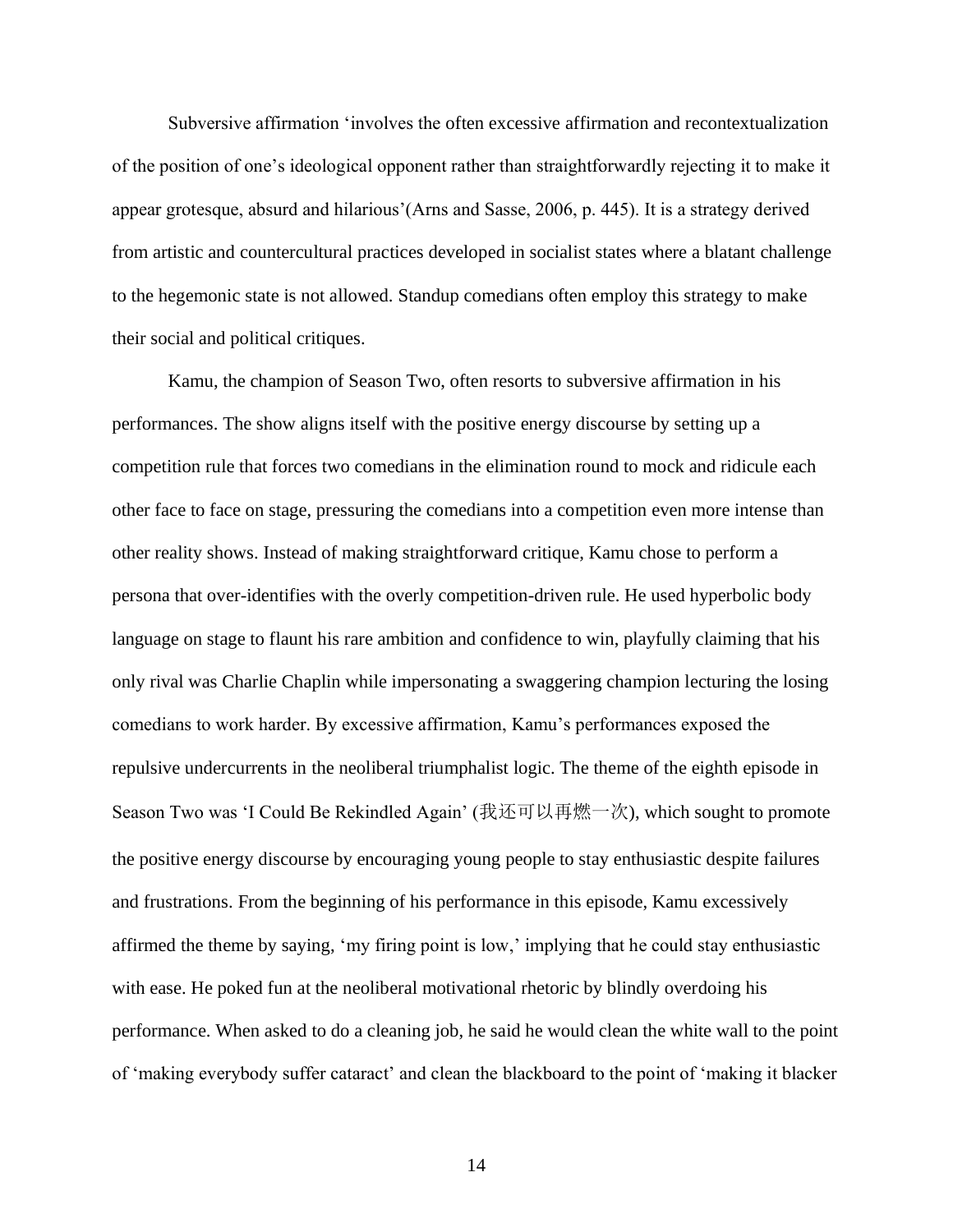than the black hole that absorbs all light so that everyone needs to turn on light in broad daylight.' His contrast of the two morally-charged colors, 'white' and 'black,' mocks the neoliberal workaholic culture that pushes people to live and work with consistent diligence without cultivating their moral ability to distinguish right from wrong, moral from immoral.

Hulan, a Columbia University-trained accountant and winner of third place in Season Three, also uses subversive affirmation to reveal the untenability of the neoliberal culture. He lampooned the emphasis of the positive energy discourse on 'ambitious, competitive, multitasking, and mobile individual' by pushing it to the extremes. In his performance in the finale episode of Season Three, Hulan presented himself as a capable and driven young adult who excelled at what he did, seemingly echoing the emphasis on individual efforts as a way towards success. However, his jokes exposed the untenability of relentlessly pursuing success as an end in itself. His success thus far—admission into Columbia University, securing a well-paid job in New York, starting his own financial business after returning to China, and becoming a wellknown standup comedian—made his mother worried:

'My mom recently found out that I was reading Buddhist scriptures, so she thought that with my outstanding ability and rare ambition, I would either turn the Buddhist temple into a joyful ocean or develop it into a publicly-traded company and bring a group of monks to *ring the bell* (敲钟).'

With the pun that analogizes Buddhist monks "ringing the bell" in a temple to CEOs of publicly traded companies "ringing the bell" in the stock market, Hulan used excessive affirmation by exaggerating his ability to succeed in the neoliberal universe to draw out the untenability of the rapacious pursuit of material success. By recontextualizing neoliberal success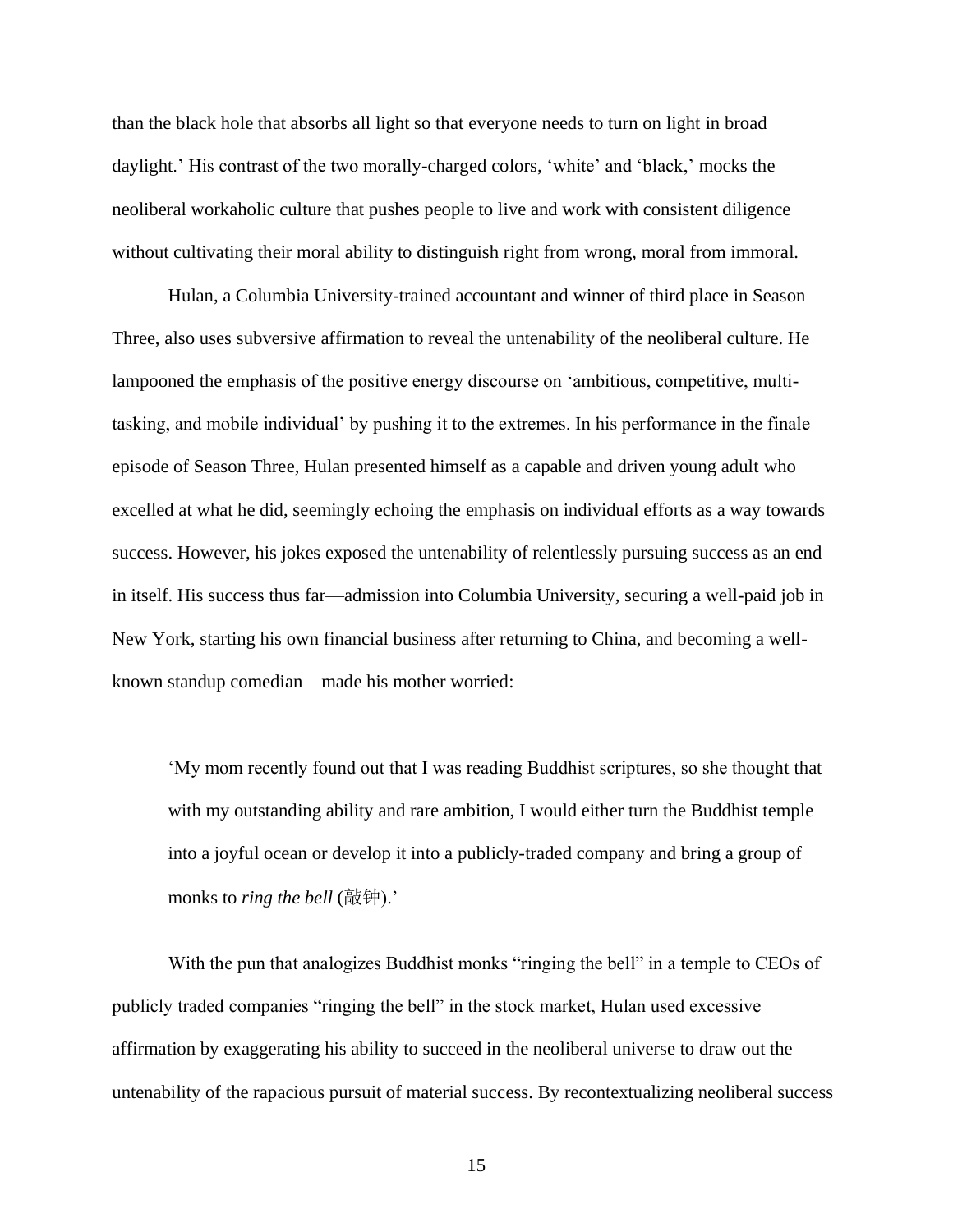into the religious field and creating an ironic incongruity between the secular and the religious, this joke made the exclusive focus on individual success in substitution of interrogating structural factors seem one-sided and unjustifiable. In doing so, Hulan satirized the domination of the excessively acquisitive and materialistic neoliberal work culture in Chinese society.

#### *Self-deprecation and the demotivational 'sang' subculture*

Unlike subversive affirmation that makes its critique by performing an over-competent self and over-confirming the positive energy discourse, self-deprecation problematizes the hegemonic rhetoric by disparaging and depreciating comedians themselves (Tomsett, 2018, p. 6). Critics have noted its contradictory meanings and effects: self-deprecation could reinforce, subvert, or simultaneously reinforce and subvert the hegemonic rhetoric. The exact meanings and functions of comedians' self-deprecation depend upon the specific cultural and political contexts in which they perform (Gilbert, 1997). Considering the discursive atmosphere dominated by the Chinese state's neoliberal positive energy discourse, the millennial comedians' self-deprecating humor usually plays a subtly transgressive role.

As well-educated middle-class millennials, the standup comedians are far more privileged than the disempowered grassroots classes such as peasants, street peddlers, and migrant workers. However, they like deprecating and objectifying themselves as 'chives' ( $\pm \ddot{\ddot{x}}$ ), 'salted fish' (咸鱼), 'working mules' (工驴), and 'social animal' (社畜), images and memes evoked by 'demotivational culture' (丧文化)—a Chinese youth subculture, to convey their widely-felt defeatism and disenchantment with the hegemonic positive energy discourse in the highly stratified crony capitalist Chinese society (Tan and Cheng, 2020). Yet, unlike the imposed objectification of ordinary citizens as 'a cog in the revolutionary machine' in the Maoist era,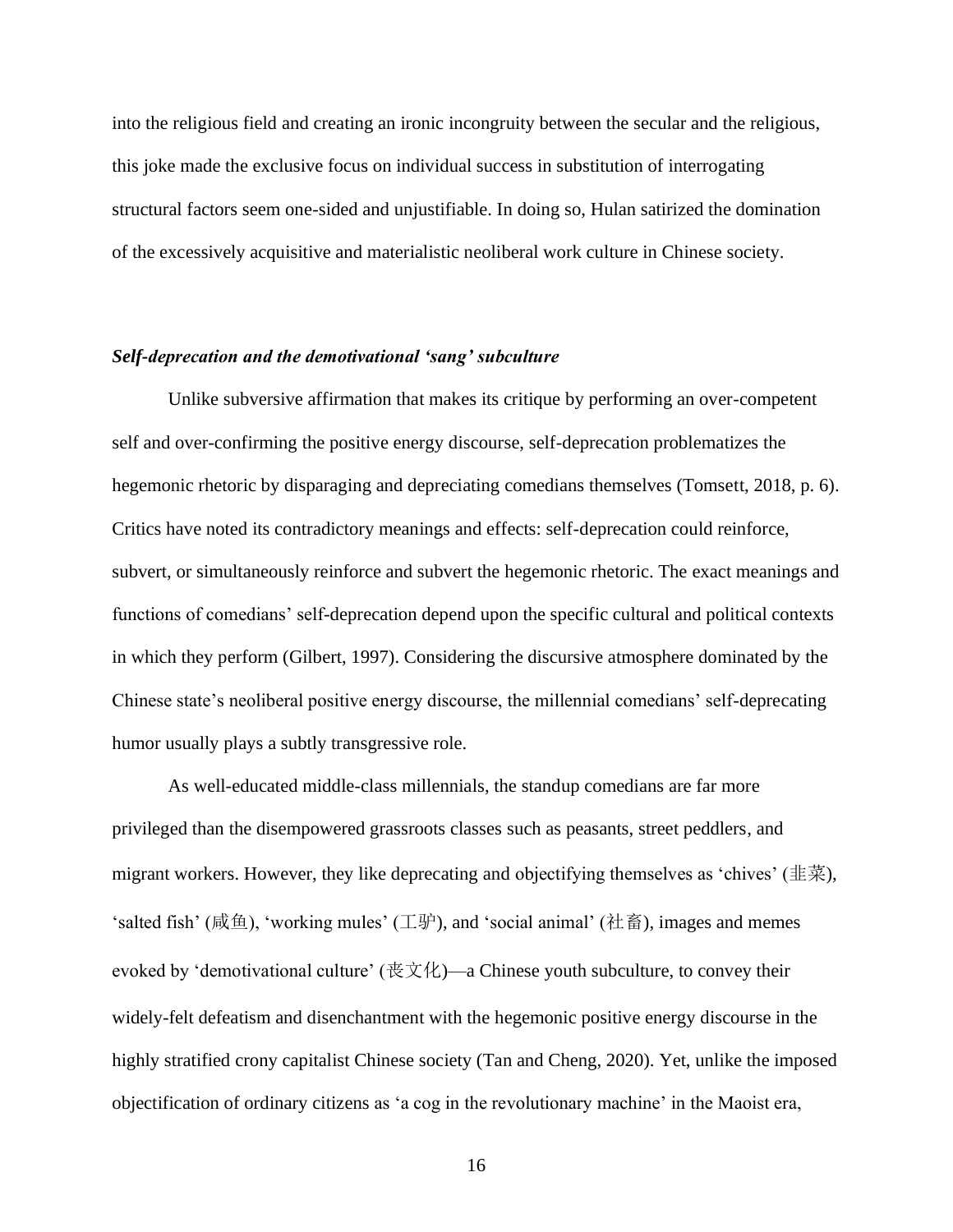these millennial standup comedians' self-deprecation and self-objectification do not indicate internalization; instead, they signify satiric indifference towards the hegemonic positive energy discourse. In other words, while the show's producers explicitly seek to promote a 'positive' culture, the standup comedians resonate more with the urban youth's popular 'demotivational culture.'

Wang Mian, the champion of Season Three, performed the demotivational subculture. Unlike other standup comedy performances of monologues and body language, Wang performed his standup comedy by playing guitar and singing original songs to express a sense of disenchantment with life, work, romance and his strong desire to remain inactive and demotivated in the extremely acquisitive and aggressive neoliberal culture. Laughter was drawn when he contrasted his apathetic way of life with those over-powered urban youth. One of his widely praised singing performances is called 'Song of Escape.' His simple parallel refrain of 'I don't want to work—I don't want to get married—I don't want to take care of my mother' won thunderous applause from the audience, indicating their affective identification with a sense of disenchantment with the hegemonic rhetoric in post-reform China (Tan and Cheng, 2020). This demotivational escapism constitutes an alternative perspective that transgresses the overarching discourse of positive energy.

The theme of the finale episode of Season Three, 'The finish point is also a starting point,' aims to align with the positive energy of individual dedication, perseverance, and neverending efforts, but ends up being challenged by performing contestants. Li Xueqin is one of the most popular female comedian contestants in this finale episode. As a graduate of China's prestigious Peking University, she failed to meet the expectation to join the elite professional class in China's first-tier cities and moved back to her hometown, a small city in Northeastern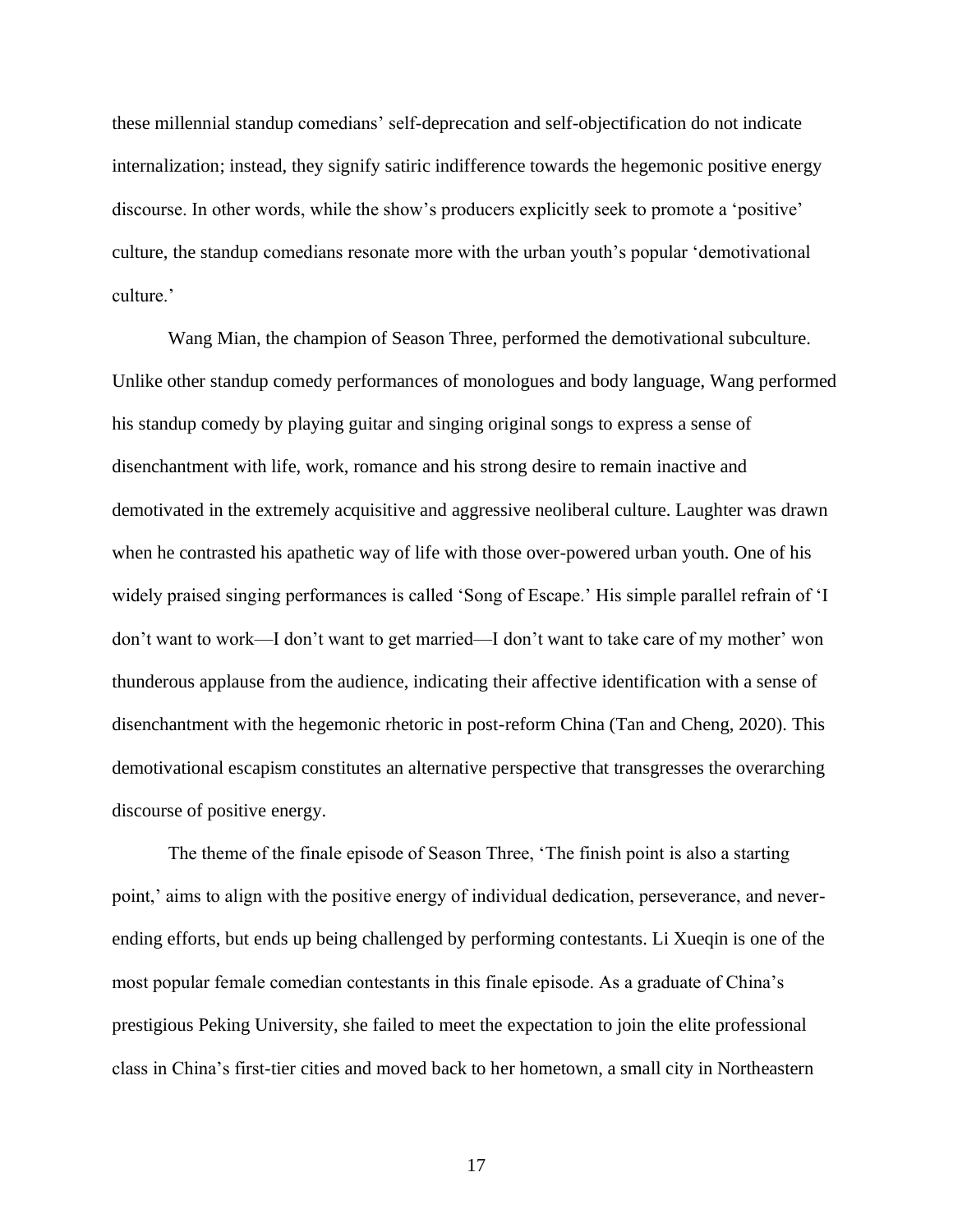China, becoming a self-employed online video curator, an industry populated by less-educated young people. In her performances, Li often deprecates her own appearance and figure. Li's selfdeprecating humor is not only directed at the neoliberal work culture but also the patriarchal culture. For her, these two oppressive cultures are mutually reinforcing. This sharp critique is made through her self-deprecation as an 'ugly' woman with no male pursuers:

This round of competition is single-elimination with only the winner entering the next round. You have never seen those who are eager to win. They scramble to pick me as their opponent. I have never been competed for by so many men in my entire life.

Here, Li made a three-pronged sarcastic critique. First, she ridiculed the male comedian contestants who picked on the inexperienced in order to win the race. Second, she took aim at the larger patriarchal culture that is obsessed with female physical appearance. Men who have internalized the neoliberal and patriarchal cultures would not show interest in a physically unattractive woman unless she can serve as a convenient tool to advance the male contestants' personal victory. Third, by lampooning the male contestants' neoliberal and patriarchal values and practices, she made a reflexive critique of the standup comedy industry itself, using the power of comedy to expose oppressive structures. However, Li's critique did not extend to the end of her performance. Instead, like other comedians analyzed below, Li stepped back from her critical edge and nonchalant posture and ended her performance with a positive conclusion, which seemed to ingratiate herself with the positive energy discourse and the neoliberal work culture mocked earlier. In a serious tone, she clarified that she was not deconstructing all positive doctrines and morals and offered that 'only through life practice can we know whether or not the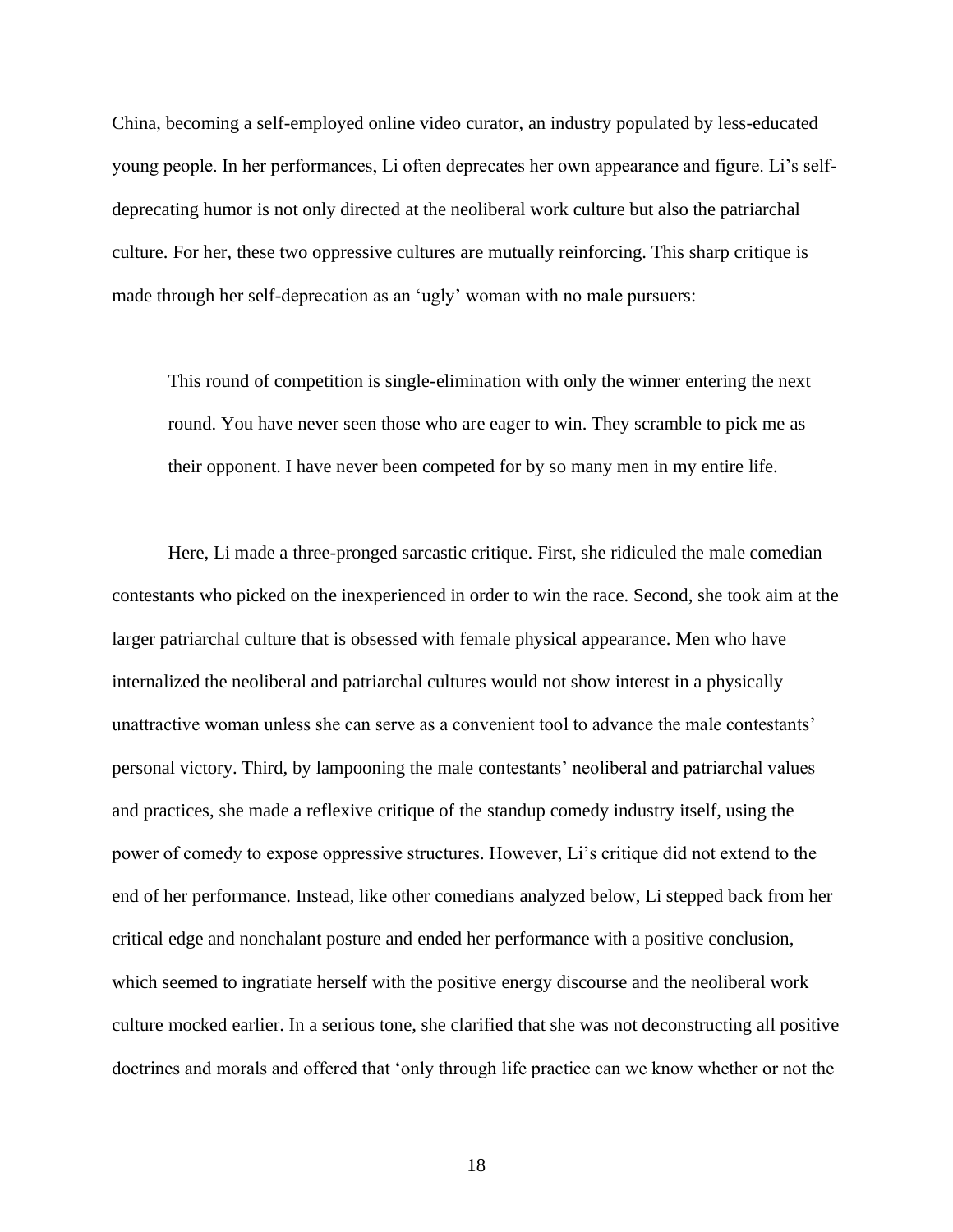morals make sense.' This rhetorical turn constitutes strategic ambiguity that blunts her earlier transgressive rhetoric.

# **Gender norms**

The overarching discourse of positive energy reduces advocacy for change to individual actions, while structural attribution is shunned, so as not to upset current power structures. The hegemonic rhetoric on gender equality has largely focused on empowering women without examining the role of male privilege in sustaining gender hierarchy. The CCTV example discussed earlier illustrates this point. The female protagonist's plight is attributed to her unattractive appearance, the solution to which only attends to the male gaze rather than the empowerment of the woman herself. In this rhetorical environment, standup comedians have adopted varied approaches to the topic of gender norms. While some mock the mundane details in heterosexual marriage, such as money, housework, and childbearing, others satirize male privilege, pointing to cultural factors at the structural level that disadvantage women. Though the producers of *Rock & Roast* intended to align with the positive energy discourse, some comedians took charge of their own creative process, probing and expanding rhetorical boundaries.

#### *'Positive' transgressions*

The performances by Siwen and Cheng Lu, a married heterosexual couple at the time, in the first episode of Season Two primarily focus on the mundane details in their fictionalized marriage life to poke fun at the petty calculations they made to gain the upper hand. The two genders in their marriage, therefore, are constructed as two parties in a constant bargain for more material benefits without addressing the structure of privileges and prejudices. For example,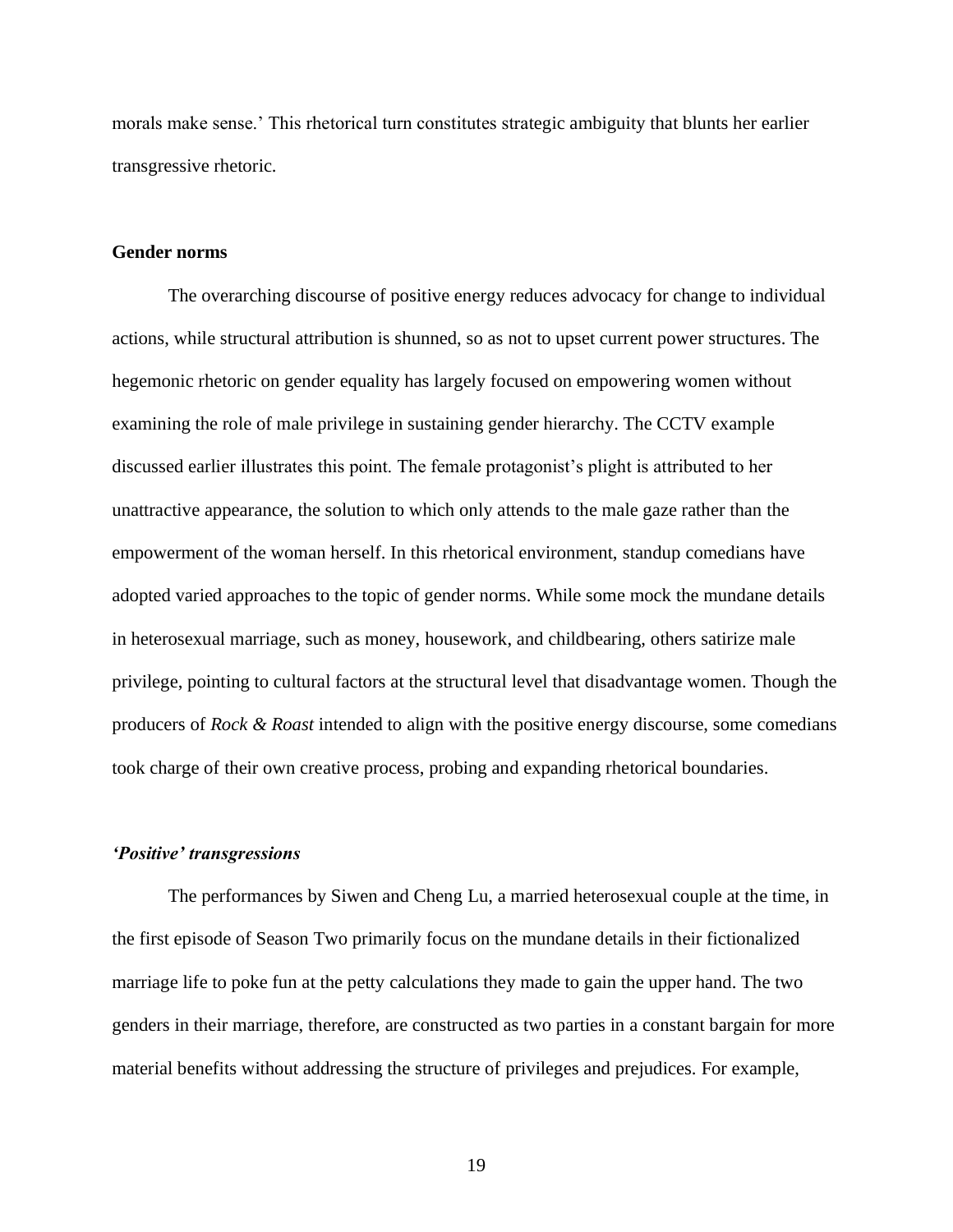Siwen opened her performance by declaring her support for an alternative gender view that women should pursue financial independence rather than an attractive appearance. To explain why, she portrayed an everyday-life scenario where her homeownership fundamentally changed the dynamic between her and her husband:

I think the marriage relationship is an outcome of financial capabilities. After couples have verbal arguments, the woman usually leaves home and goes to her parents' house; this is unreasonable…if you [the woman] have money, then you can tell your husband: this is my house, you go home to your parents' house! [audience laughter]

The vivid depiction of a hypothetical but realistic scenario offered the audience an accessible mental picture of what women's financial independence looks like in restructuring heterosexual gender dynamics in a marriage. The advocacy of women's equality by way of financial independence dovetails with how men are judged in current social norms, thus expanding the boundaries of acceptable gender views by socializing norms people are already familiar with. Indeed, inverting the subject-object positions in the gender hierarchy is a common comedic tactic (Gilbert, 1997, p. 325). Financial independence implicates not only gender dynamics in romantic relationships, but also the social status of women. Contrasting with the appearance-based social status propagated by the hegemonic rhetoric, the narrative on financial independence encourages a more meritocratic, though still far from equitable, perspective on women's social status. This discursive angle, however, reinforces the individual bent in the positive energy discourse that shuns structural interrogations. Framing the alternative gender view on the basis of financial independence places the burden of advancing gender equality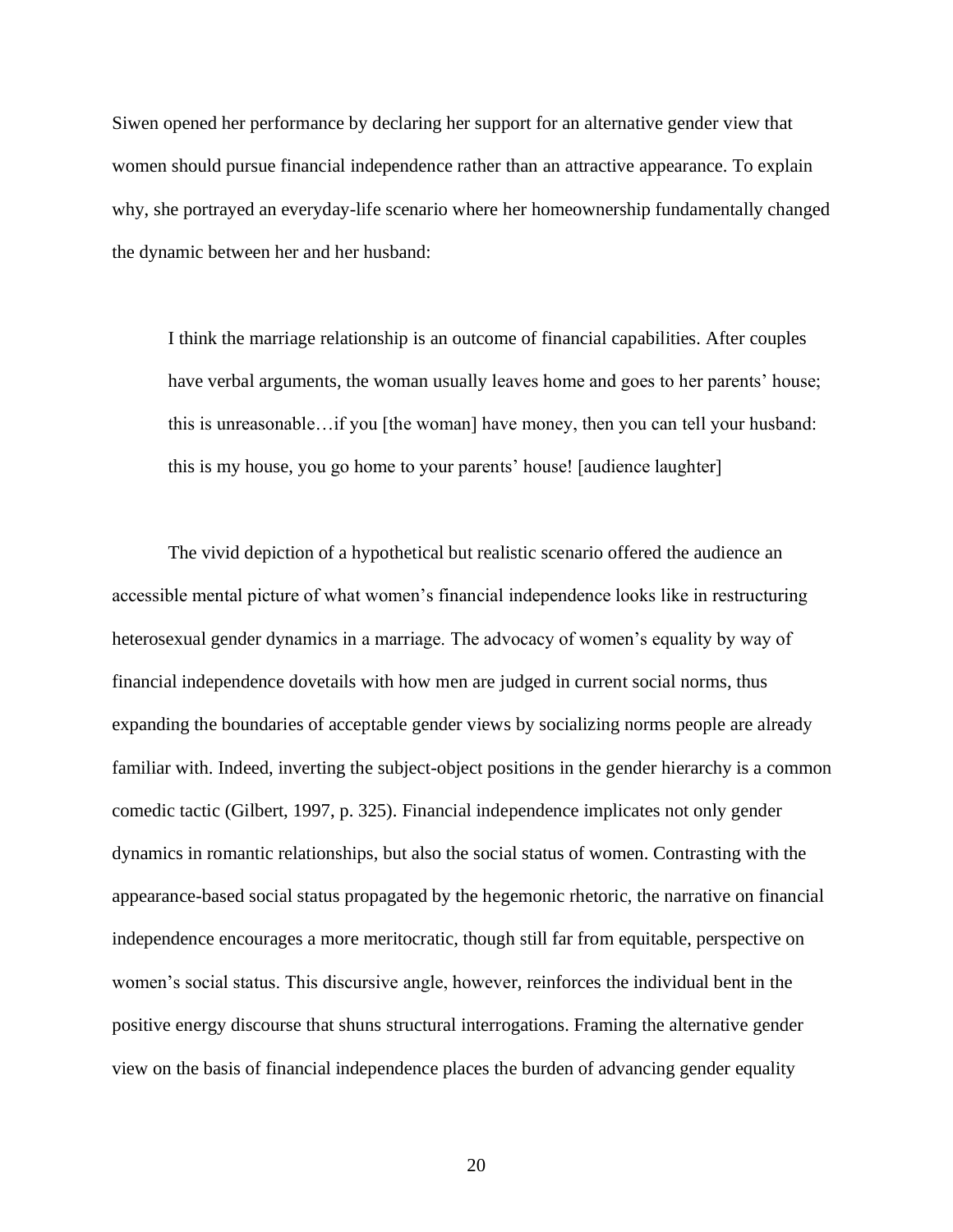entirely on women, while the outcome of financial independence does not directly address gender prejudices and the objectification of women.

# *Blunting Contrast Using Comedic Tactics*

Besides aligning with the positive energy discourse, Siwen and Chenglu are also intentional at using self-deprecation and ambiguity to expand rhetorical boundaries on gender norms without explicitly rejecting the hegemonic rhetoric. Their alternative views on gender norms are presented, not as a nemesis of, but side-by-side with the hegemonic, state-sponsored traditional view. This juxtaposition forms the basis for the comedians to engage in selfdeprecation to blunt the contrast while using subversive affirmation to reveal the untenability of the traditional view. The ambiguity performed by comedians when they appear supportive of opposite views allows the audience to 'work through' (Ellis, 2000; Hill, 2019) and ruminate without feeling lectured or threatened.

Cheng Lu's performance started with a self-deprecating joke about him being referred to as 'Siwen's husband,' a reversal of the word 'Mrs,' juxtaposing the traditional and alternative gender norms. This reversal of gender hierarchy in people's names, a marker of social status, problematizes the patriarchal order. Drawing attention to what is taken for granted, this joke offers excessive affirmation and re-contextualization of the logic of patriarchy by extending it to women (Mylonas and Kompatsiaris, 2021, pp. 35-36). Sounding strange and hilarious, the reversal of the patriarchal order in names performs subversive affirmation (Arns and Sasse, 2006), revealing its moral untenability and the meaning of losing one's name. The following excerpt shows another self-deprecative example of subversive affirmation on the inherently unequal division of labor between men and women in Chinese family life. It ventures into the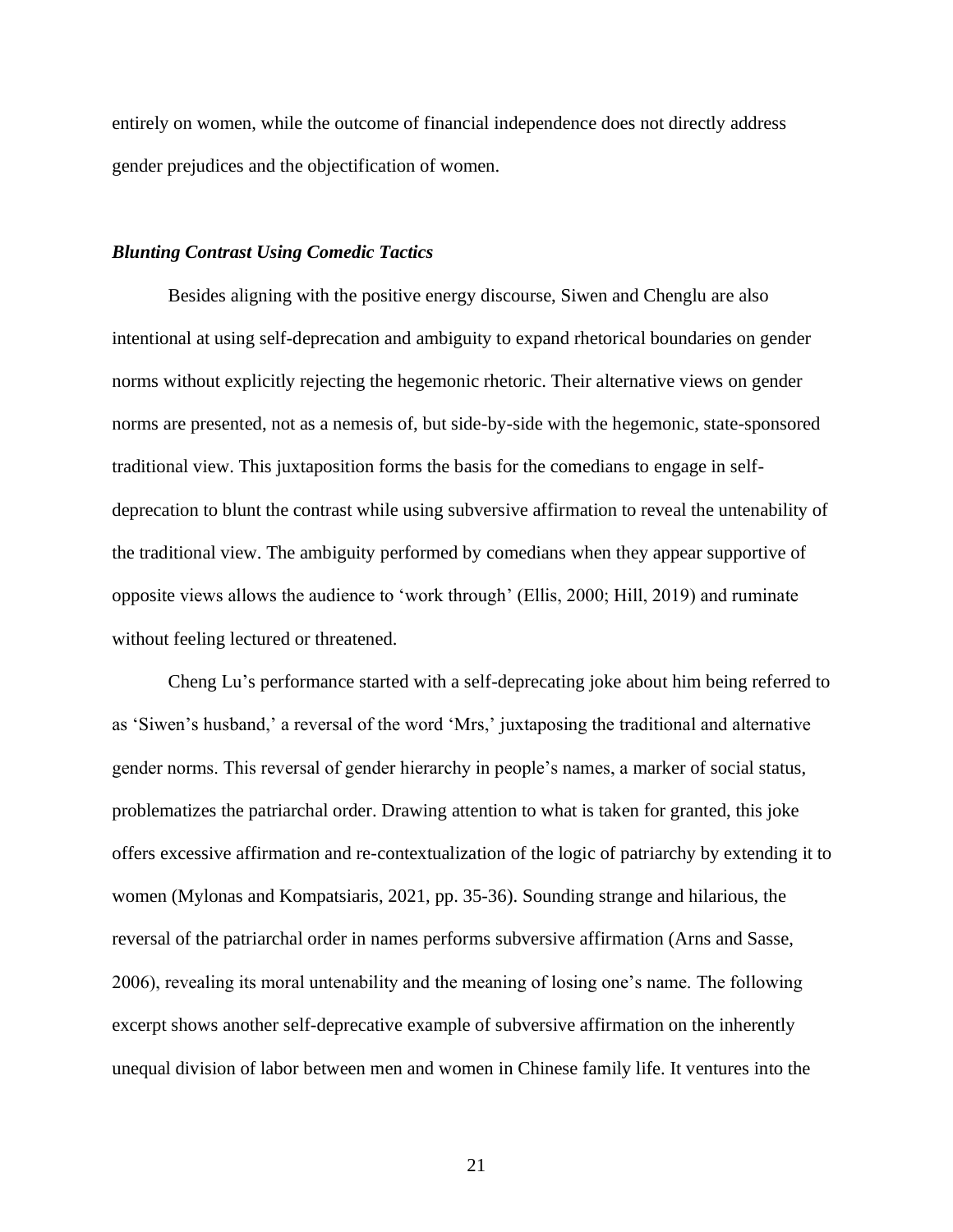realm of absurd fantasy, meaning the construction of humorous imaginary scenarios or events that are unlikely or impossible in real life (Ruiz-Gurillo and Linares-Bernabéu, 2019), to reveal the gender hierarchy.

Siwen is more famous, I admit. Even my parents are better to Siwen than they are to me. But this is understandable, because she is the bread earner. For example, they would never rush Siwen to have babies, because it would affect family income. [audience laughter] But they also want grandchildren. So what do they do? They watch science news every day, hoping to see that someday technology can make men have babies. [audience laughter] They don't rush Siwen, but they rush the scientists.

Unlike self-deprecation used in standup comedy in Western democratic societies, the way self-deprecation is used by Chinese standup comedians does not subvert oppressive structures (Gilbert, 1997), as doing so would invite political censorship. But it presents alternative viewpoints in an ingratiating manner to transgress the hegemonic rhetoric and expand discursive boundaries in public discourse. Furthermore, transgression is usually softened by ambiguity. Performing indecisiveness between the traditional and alternative gender norms blunts the earlier contrast of views. For example, Cheng confessed that he used to hold the traditional view that men should be stronger than women. In a satirical tone, he took credit for his wife's career success by arguing that he made his wife into a financially independent woman. Oscillating between the traditional and alternative gender views creates ambiguity, thus neutralizing the earlier contrast and evading hegemonic scrutiny. Comedians admitting internal conflict and hesitance resonates with the process of 'working through' (Ellis, 2000; Hill, 2019) competing views, patiently leaving space for the audience to seriously engage with different gender norms.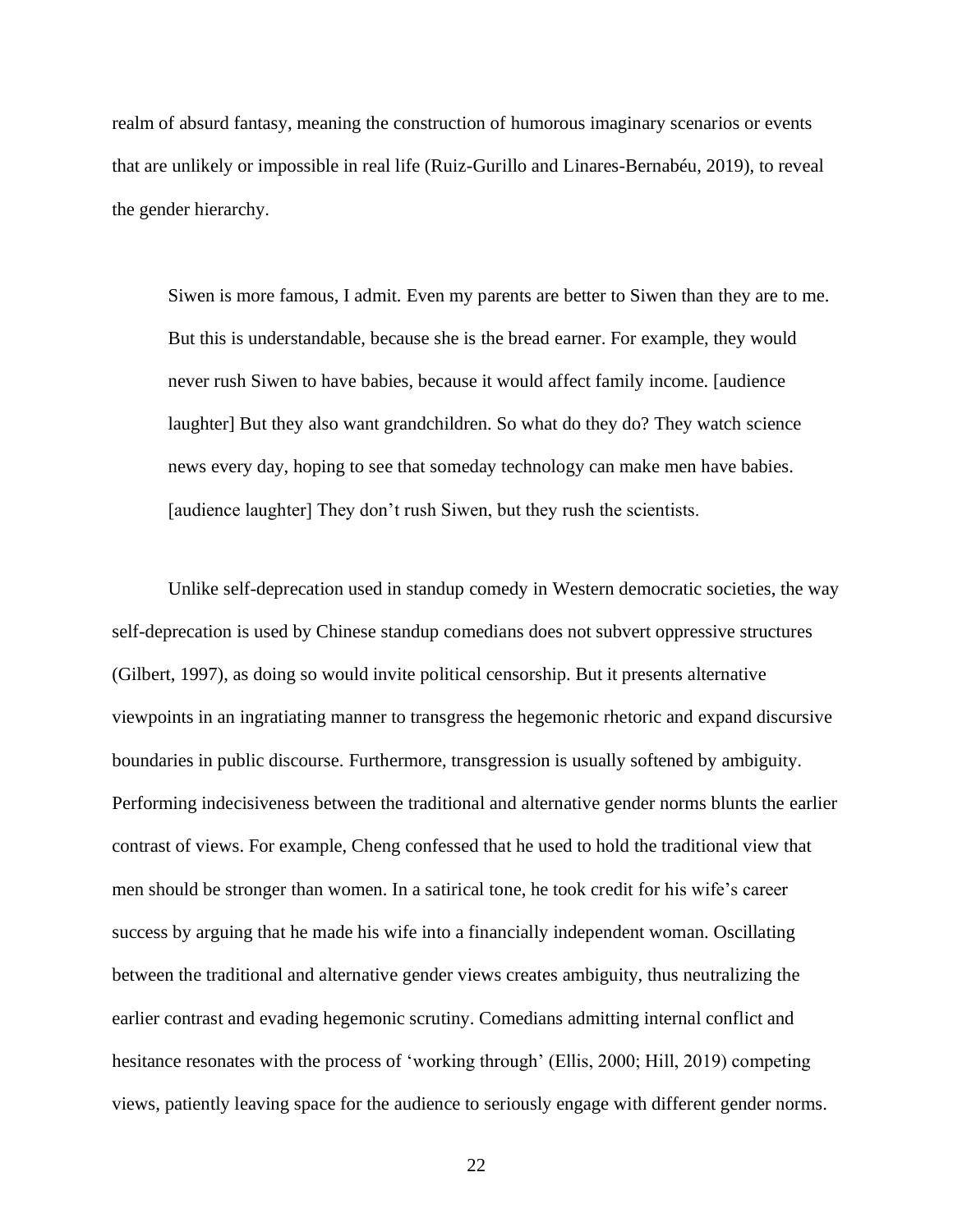While the jokes do not criticize the subjugating role assigned to women, they demonstrate the untenability of the patriarchal structure. In this way, the old boundaries of what is normal and acceptable are blurred. Fluidity, rather than reformation, is what such rhetorical engagements achieve. Indeed, transgression can be 'an ambivalent communicative practice, entailing contradictory expressions such as seriousness and humor, order and chaos, fear and elation, familiarity and unfamiliarity.' (Mylonas and Kompatsiaris, 2021, p. 38) Without directly challenging the hegemonic rhetoric or imposing alternative views, this transgression is characterized by open-endedness and thought-provocation, introducing new voices to the public discourse.

As Cheng revealed in a media interview, the standup comedy audience in China is relatively conservative, so his jokes were non-confrontational (Zhou, 2018). The intentional catering to audience preferences reflects how the power of capital animates comedic styles. Cheng further suggested that combining satire—a comedic genre that sets out to critique and entertain (Declercq, 2018)—with positive encouragement is his way of using comedy to push the society towards tolerance and diversity, different from 'charged humor' where comedians intentionally challenge social inequality and cultural exclusion (Krefting, 2014). However, the comedic tactic that propels people to imagine new realities is similar to how trickster figures introduce indeterminacy, open-endedness, and ambiguity in African American humor and literature (Rossing, 2013). Self-deprecation and ambiguity, therefore, protect different voices in the public discourse from the political authority and traditional cultural forces, allowing them to coexist with the hegemonic rhetoric.

# *Controversy and Rhetorical Boundary Shifts*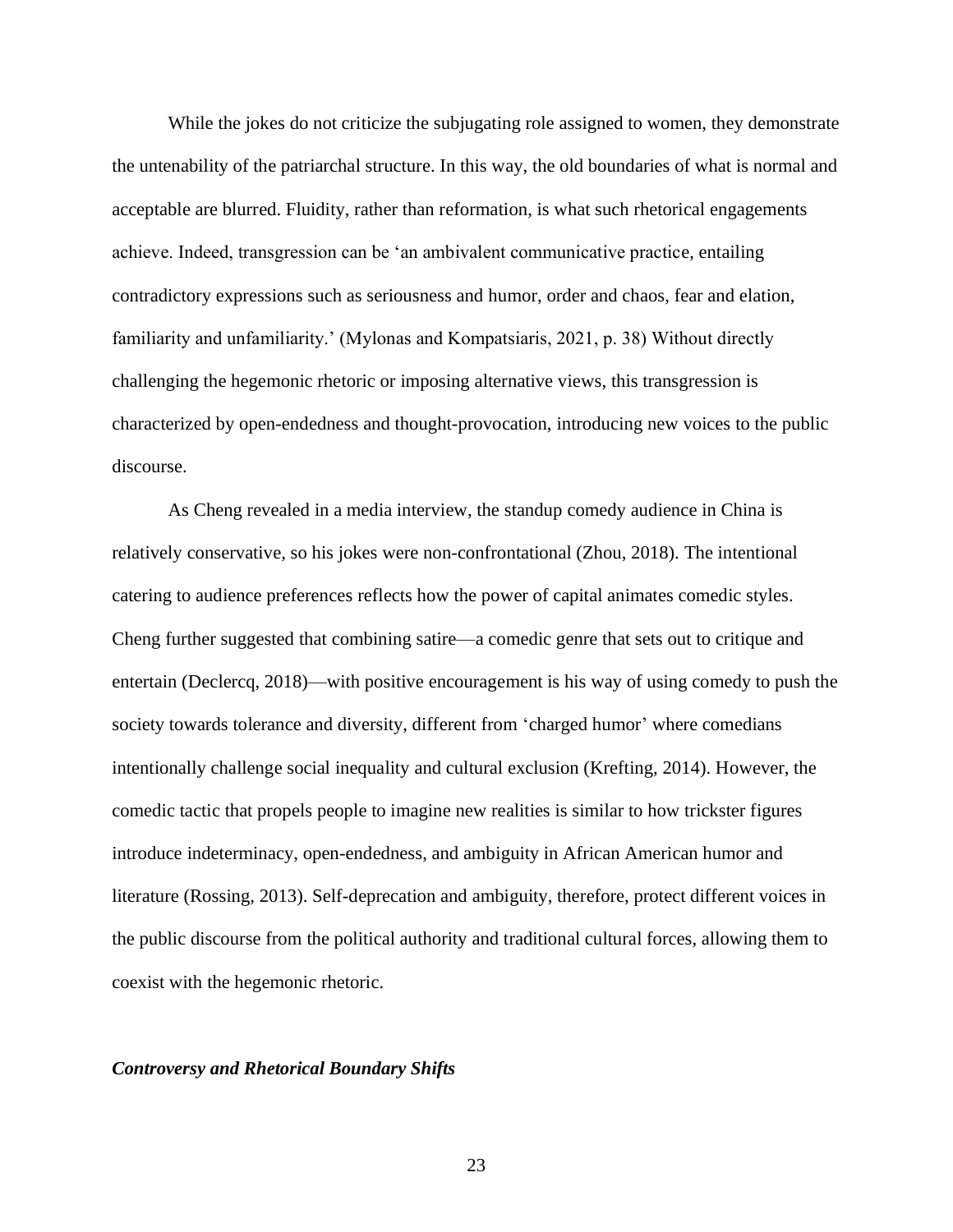The performance by Yang Li in the fifth episode of Season Three exhibits some deviation from the positive energy discourse. On the topic of dating, Yang scoffed at her own single status but explained that it was because she liked men so much that she couldn't choose, analogizing and lampooning the objectification of women. Furthermore, she declared her admiration for men's self-confidence: 'Why do men seem so confident while being so ordinary?' The irony expressing meaning opposite of the literal meaning (Brendin, 1997)—was explicit and pointed. Instead of being ambiguous, Yang was clear throughout her performance about male privilege. However, rather than directly criticizing it, Yang expressed admiration and even jealousy towards male privilege, using stable irony (Booth, 1974) to reveal gender hierarchy.

The punch line about men's confidence earned Yang nationwide fame, winning her more fans but also inviting online attacks. The point on male privilege, though not even elaborated on, triggered a societal nerve due to its structural implications, which deviate from the tenets of the positive energy discourse. Shortly after the performance was streamed online, a group of selfproclaimed men's rights defenders started an online campaign to get the NRTA to censor Yang's performance, accusing her jokes of being 'insulting' and 'hatred-inciting,' though the government did not respond publicly (May, 2020). Meanwhile, many Internet users, including celebrities, defended Yang's performance and her entitlement to her opinions. Indeed, the 'critical edge' of irony often plays out in a space that is 'affectively charged.' (Hutcheon 1994, p. 105) Interestingly, some state media outlets, including *Renwu* (People), a monthly magazine published by the state-affiliated People Publisher, pushed back at the online criticism and argued that the critics were mistaken because Yang did not identify as a feminist and only wanted to create laughter (Xie, 2021). This seeming defense avoided addressing the viewpoints expressed in Yang's jokes, while ignoring the social impact that her performance had created. Steering the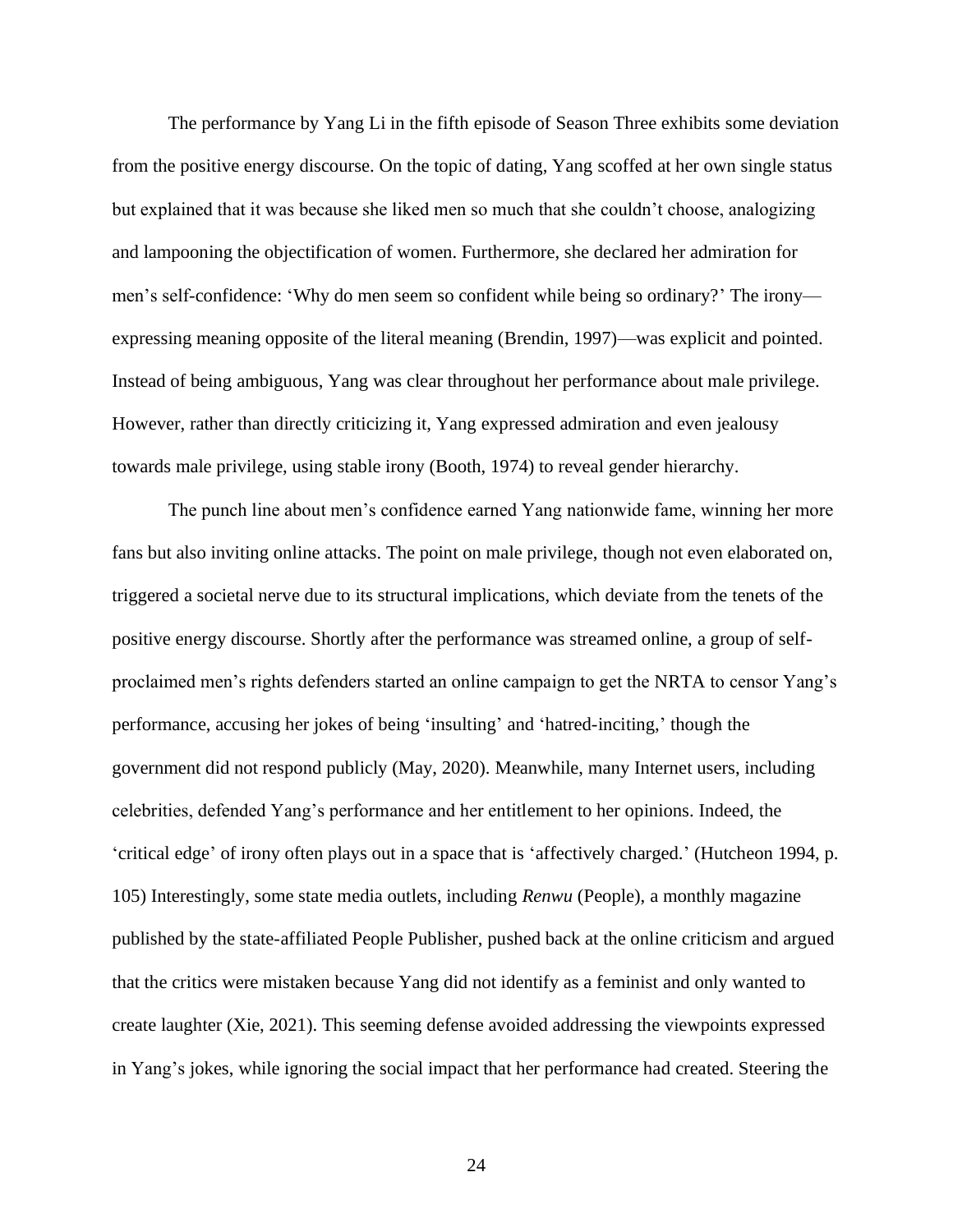public conversation towards comedic professionalism and away from controversial opinions seems to be the purpose of this state media article.

Nevertheless, the controversy continued to develop. In March 2021, Yang promoted Intel notebook in an advertisement using the line: 'Intel's standard is even higher than my standard for boyfriend,' referring to her controversial performance in *Rock & Roast*. This advertisement again instigated online arguments, with some threatening to boycott Intel. Intel quickly decided to remove the advertisement from all media platforms. After the controversy, many official and semi-official media outlets, including *Sanlian Weekly*, *Chengdu Economic Daily*, *Beijing Business Today*, *Global People*, and *Southern People Weekly*, published articles sympathetic to Yang, trying to explain to their readers that offense is the essence of standup comedy. Indeed, 'it is only through transgressions that social limits are revealed.' (Burner, 2005, p. 140) Despite the controversy, the rhetorical boundaries about gender norms have been expanded by the public discussion—though brief and superficial—about male privilege. As Hutcheon (1994, p. 13) points out, irony functions to complexify rather than to simplify discourse, and thus can open up new ways of speaking about an issue.

Among the three performances on gender norms analyzed here, Siwen's and Cheng's performances are more aligned with the positive energy discourse as they primarily focus on individual or even personal aspects of heterosexual relationships in marriage, whereas Yang's performance frames gender inequality in a more structural way, revealing and scoffing male privilege. An important component of *Rock & Roast* is celebrity judges' comments on each performance. Overall, the judges' comments balance out the alignment of comedians' performances with the positive energy discourse. On Siwen's and Cheng's performances, the judges praised Siwen's 'clever' viewpoints on women's financial independence and Cheng's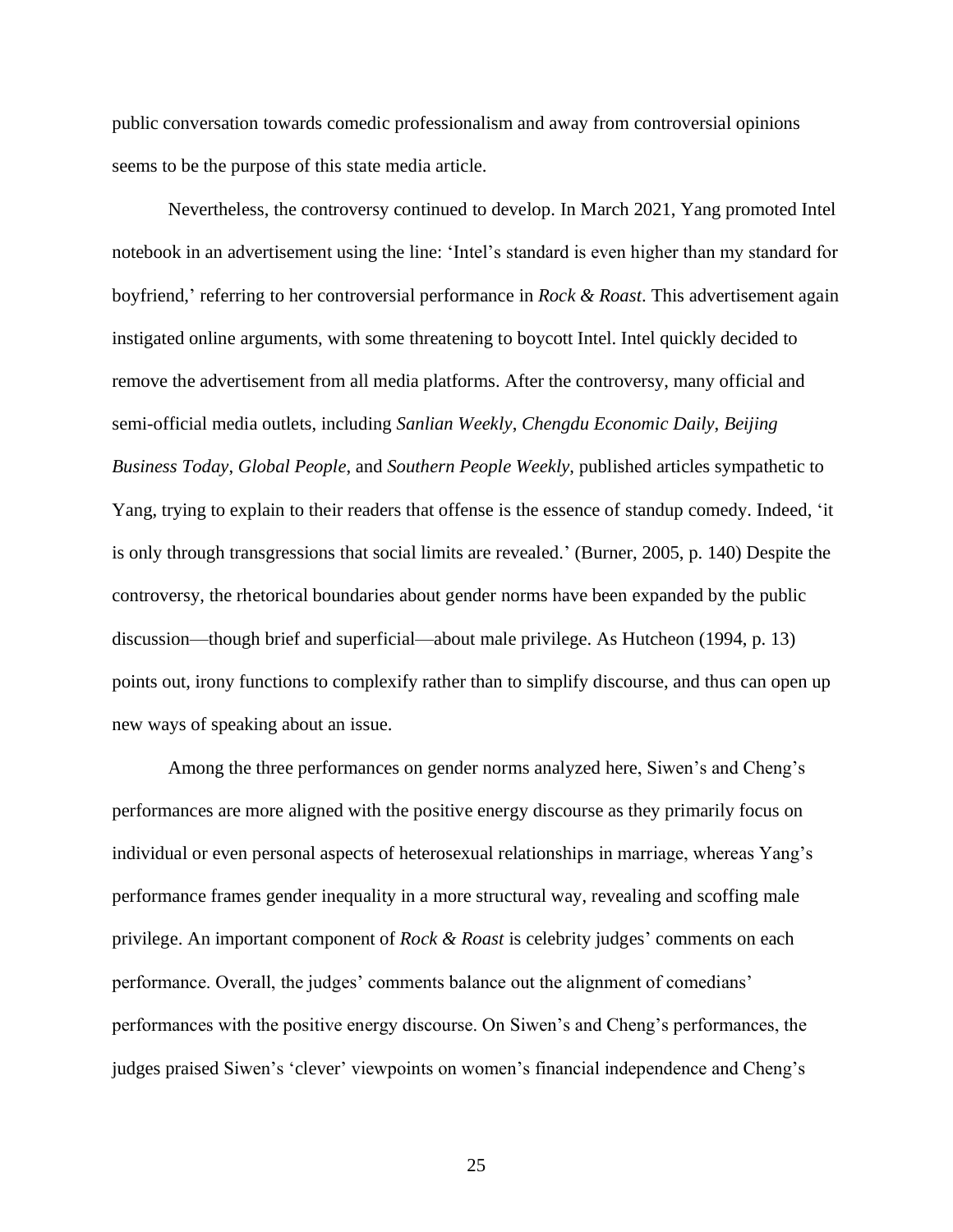'strong heart' in practicing a progressive heterosexual relationship. On Yang's performance, however, while some judges praised her strong opinions, other judges pushed back at her 'range attack' and tried to deflect her criticism of male privilege by offering personal anecdotes and perspectives. The host Li Dan stated that, 'In my mind, male and female are not two genders but two types of personality. They are not contrastive but co-existent with each other in the same person.' Li's comment echoes the positive energy discourse as it attempts to ease conflict, foster harmony, and reduce structural problems to personal characterological differences. Therefore, when performances are more aligned with the positive energy discourse, judges may highlight and praise the unique viewpoints in those performances, in part because viewpoints are what attracts audiences in discourse-centered entertainment shows; when performances are less aligned with the positive energy discourse, judges may deflect socially charged opinions by pushing back or offering alternative views to gloss over social contradictions. However, despite judges' shift of focus from structural issues to personal differences, the program generated heated discussions on major Chinese social media platforms, such as WeChat, Zhihu, and Douban. Deviating from the program's stated mission of promoting positive energy, audience discussions and debates focused on structural gender inequalities raised by Yang Li.

# **Conclusion**

This study examines how standup comedy performances transgress the hegemonic rhetoric of positive energy in China. Despite the authoritarian monopoly over political power, the public discourse is not monolithic; instead, popular rhetoric can transgress by way of subversive affirmation, self-deprecation, ambiguity, absurd fantasy, and irony, wrapped in humor and laughter that appear consistent with the hegemonic 'positive energy' discourse. As a result of the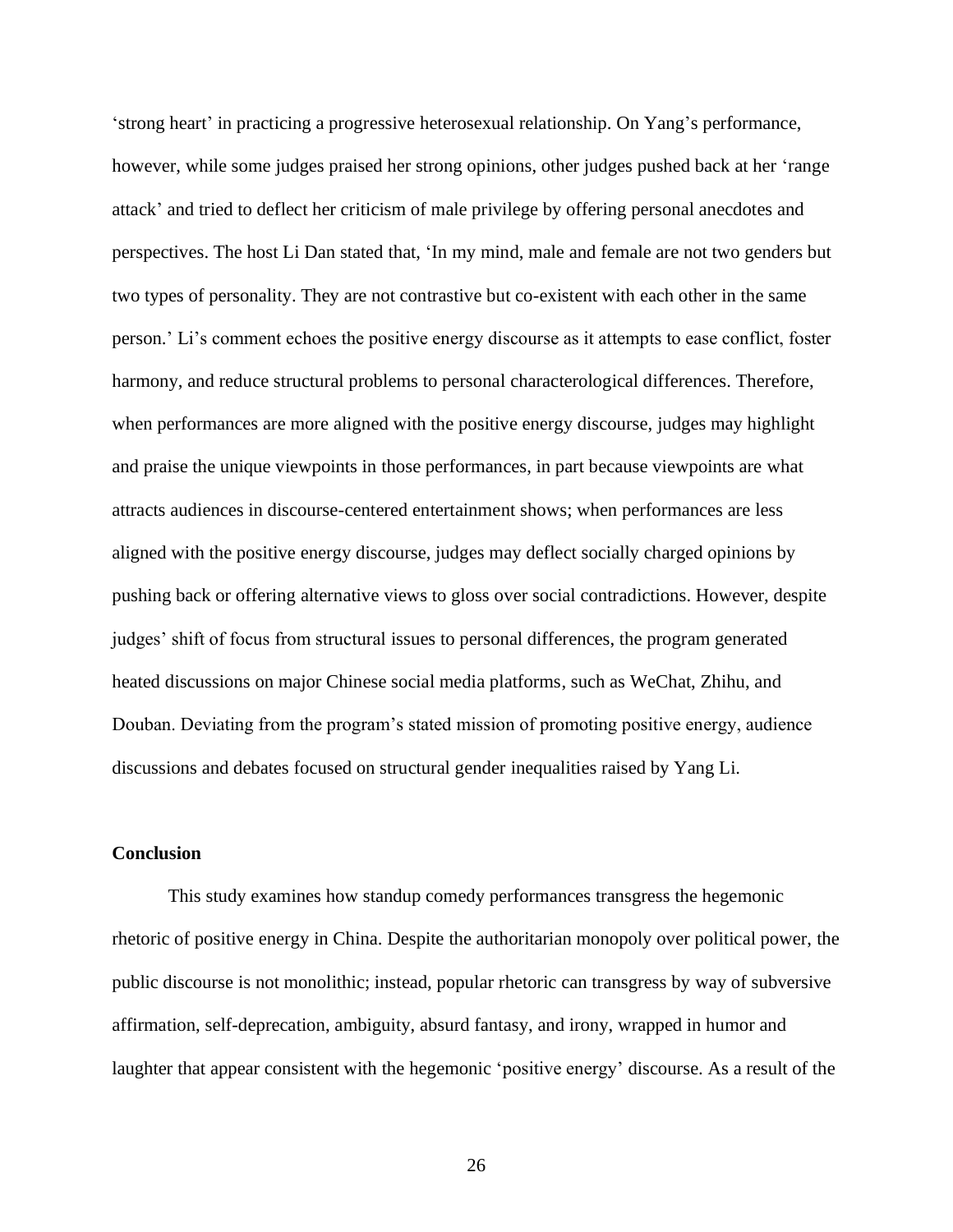constant negotiations among the state's hegemonic rhetoric, the media's commercial interests, the comedians' cultural force, and the audiences' receptions, these subtle yet powerful transgressions introduce new voices to the public discourse, while diminishing the aura of wide acceptance and authority assumed by the hegemonic rhetoric. By presenting alternative views without imposing them, standup comedy performances can open up new discursive pathways towards non-state-sanctioned views on important social issues.

The future of Chinese standup comedy, including its offline small-audience performances, however, is fluid. The current world of Chinese standup comedy is energetic, optimistic, and impetuous. It is among the few discursive spaces in China where progressive views are discussed among average citizens, not just intellectual elites. However, similar to Doona's (2021, p. 16) observation of news satires that its 'transgression simultaneously challenges and confirms the boundaries of news,' the problematized old boundaries may continue to exert rhetorical influence while the moral and social boundaries are being explored and negotiated. Therefore, the discursive outcomes of Chinese standup comedy will be dynamic and plural. Rather than antagonism or acquiescence, its transgression leads towards co-existence and active engagement with state hegemony.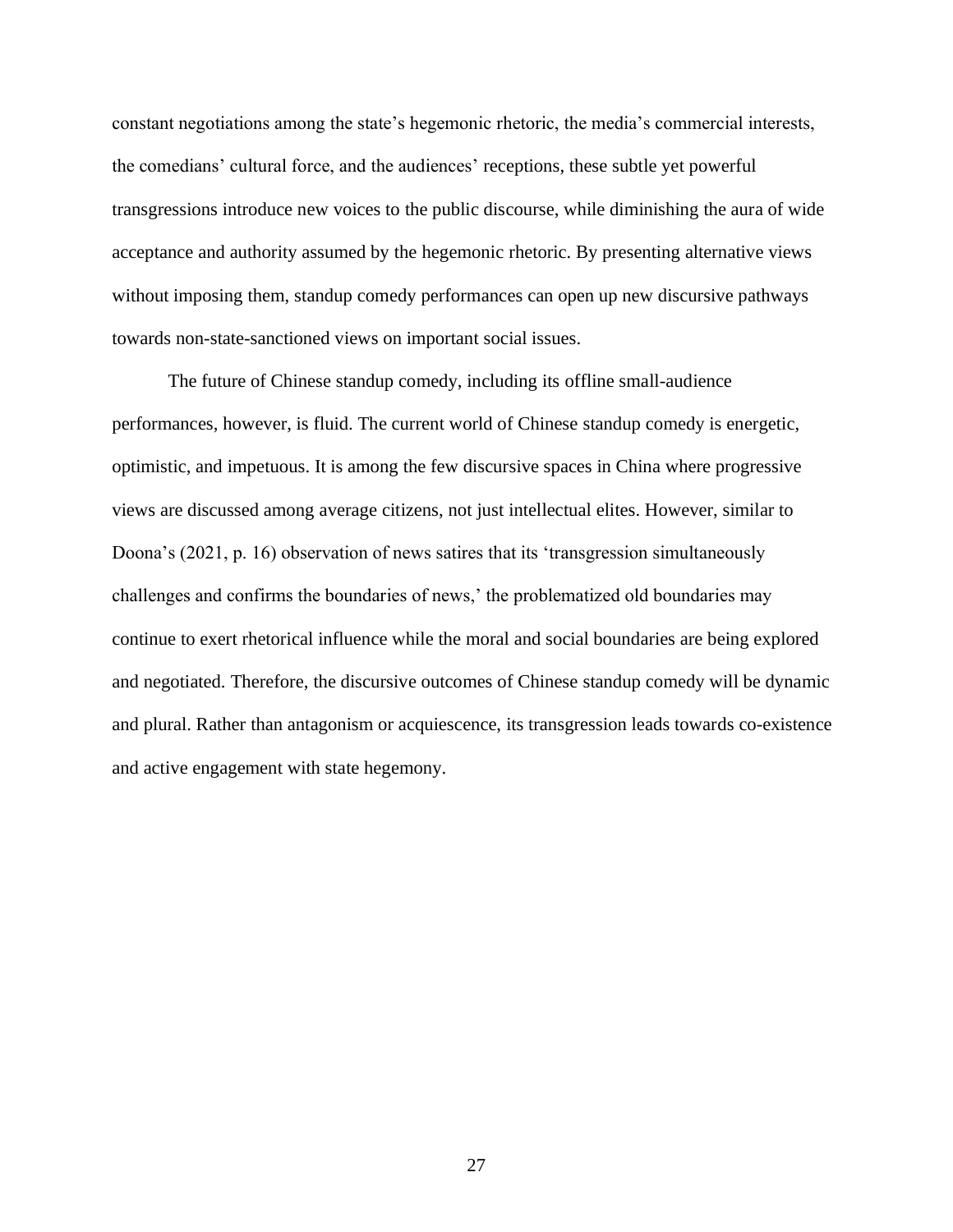# **References**

Arns, I., & Sasse, S. (2006). Subversive affirmation: On mimesis as a strategy of resistance. In Irwin (Eds.), *East Art Map: Contemporary Art in Eastern Europe* (pp. 444–456). London: Afterall.

Booth, W. C. (1974). *A Rhetoric of Irony*. Chicago: University of Chicago Press.

- Bredin, H. (1997). The semantic structure of verbal irony. *Journal of Literary Semantics*, 16, 1– 20.
- Brown, K., & Bērziņa-Čerenkova, U. A. (2018). Ideology in the era of Xi Jinping. *Journal of Chinese Political Science*, *23*(3), 323-339.
- Chen, D. (2017). Facilitating Public Service Provision: The Emerging Role of Municipal Television News in China. *The China Quarterly*, 229, 130-149.
- Chen, D. (2020). *Convenient Criticism: Local Media and Governance in Urban China*. Albany, NY: State University of New York Press.
- Chen, S. (2017). Disciplining desiring subjects through the remodeling of masculinity: a case study of a Chinese reality dating show. *Modern China*, *43*(1), 95-120.
- Chen, Z., & Wang, Y. (2019). The discipline of happiness: the Foucauldian use of the 'positive energy' discourse in China's ideological works. *Journal of Current Chinese Affairs*, *48*(2), 201-225.
- Chen, Y. (2009). Negotiating fragmented women's news: state, market and feminism in contemporary Chinese media. *Asian Journal of Communication*, *19*(1), 97–115.

Chin, Y. C. (2016). *Television Regulation and Media Policy in China*. London: Routledge.

China Youth Daily. (2019). Rock and roast season two is coming. Retrieved fro[m](https://fun.youth.cn/gnzx/201907/t20190712_12007460.htm) [https://fun.youth.cn/gnzx/201907/t20190712\\_12007460.htm](https://fun.youth.cn/gnzx/201907/t20190712_12007460.htm)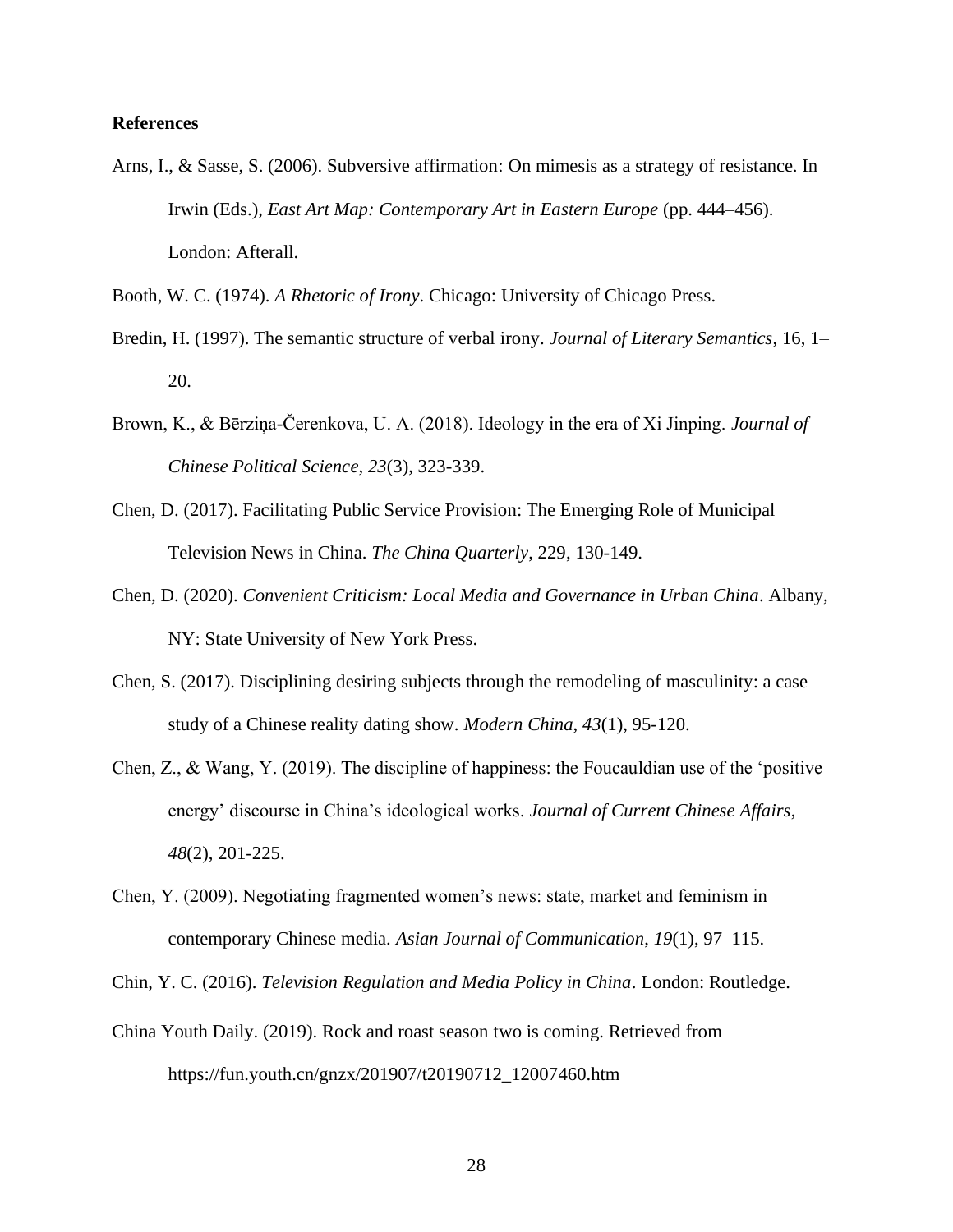- Davis, J. M., & Chey, J. (2013). *Humour in Chinese Life and Letters*. Hong Kong: Hong Kong University Press.
- Declercq, D. (2018). A Definition of Satire (And Why a Definition Matters). *The Journal of Aesthetics and Art Criticism*, *76*(3), 319-330.
- Doona, J. (2021). News satire engagement as a transgressive space for genre work. *International Journal of Cultural Studies*, *24*(1), 15-33.
- Double, O. (2017). The origin of the term 'standup comedy.' *Comedy Studies*, *8*(1), 106-109.

Ellis, J. (2000). *Seeing Things: Television in the Age of Uncertainty*. London: I.B. Tauris.

Fairclough, N. (1992). *Discourse and Social Change*. Cambridge, England: Polity Press.

- Fairclough, N. (2001). *Language and Power*. New York: Pearson Education.
- Fairclough, N. (2013). *Critical Discourse Analysis: The Critical Study of Language*. London: Routledge.
- Fish, E. (2015). *China's Millennials: The Want Generation*. Lanham, MD: Rowman & Littlefield.
- Gilbert, J. R. (1997). Performing marginality: comedy, identity, and cultural critique. *Text and Performance Quarterly*, *17*(4), 317-330.
- Haggins, B. (2007). *Laughing Mad: The Black Comic Persona in Post-Soul America*. New Brunswick, NJ: Rutgers University Press.
- Hall, S. (1980). Encoding/decoding. In S. Hall, D. Hobson, P. Willis, & A. Lowe (Eds.), *Culture, Media, Language: Working Papers in Cultural Studies*, 1972–79 (pp. 117-127). London: Routledge.
- Harmel, R., & Yeh, Y-Y. (2019). Impacts of Internet on openness to change in China: millennials versus pre-millennials. *Social Science Quarterly*, *100*(5), 1744-1754.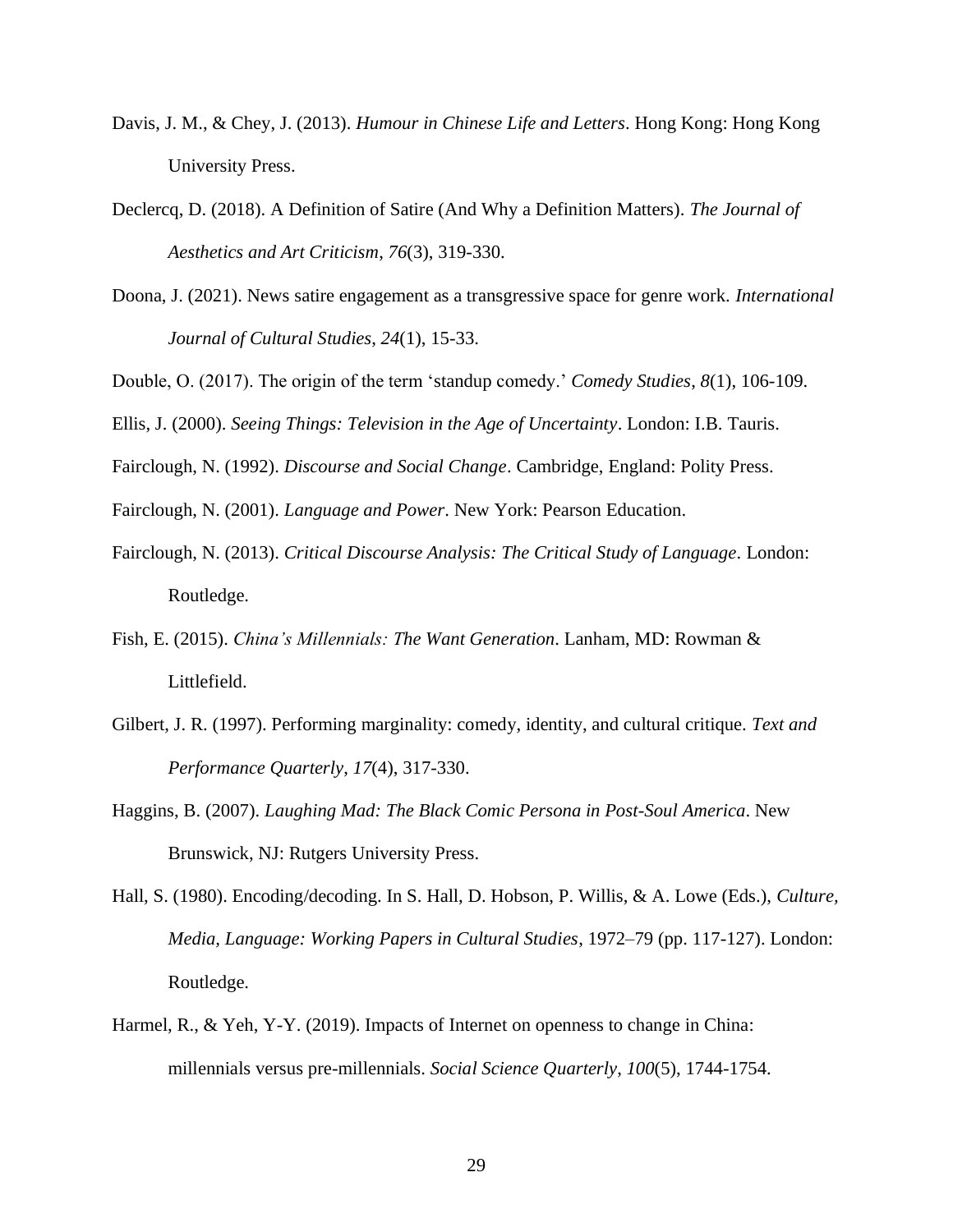- Hill, A. (2019). *Media Experiences: Engaging with Drama and Reality Television*. London: Routledge.
- Hird, D. (2018). Smile yourself happy: zheng nengliang and the discursive construction of happy subjects. In G. Wielander & D. Hird (Eds.), *Chinese Discourses on Happiness* (pp. 106- 128). Hong Kong University Press.
- Hutcheon, L. (1994). *Irony's Edge: The Theory and Politics of irony*. New York: Routledge.
- Krefting, R. (2014). *All Joking Aside: American Humor and Its Discontents*. Johns Hopkins University Press.
- Li, C. (2019). People's Daily Editorial: Personal Striving Doesn't Amount to Forced 996 (崇尚 奋斗, 不等于强制 996). *People's Daily*. Retrieved from <https://wap.peopleapp.com/article/4055945/3912955>
- Li, F. (2011). The changing discursive construction of women in Chinese popular discourse since the twentieth century. *Journal of Asian Pacific Communication*, *21*(2), 238–266.
- Li, Z. (2015). If you are the one: dating shows and feminist politics in contemporary China. *International Journal of Cultural Studies*, *18*(5), 519-535.
- May, T. (2020). She Mocked Men's Bluster. Then Came the Complaints. *The New York Times*, December 30. Retrieved from [https://www.nytimes.com/2020/12/30/world/asia/male](https://www.nytimes.com/2020/12/30/world/asia/male-confidence-comedian-china.html)[confidence-comedian-china.html](https://www.nytimes.com/2020/12/30/world/asia/male-confidence-comedian-china.html)
- Moore, R. (2005). Generation ku: individualism and China's millennial youth. *Ethnology*, *44*(4), 357-376.
- Mylonas, Y., & Kompatsiaris, P. (2021). Trolling as transgression: Subversive affirmations against neoliberal austerity. *International Journal of Cultural Studies*, *24*(1), 34-55.
- Nonini, D. (2008). Is China becoming neoliberal? *Critique of Anthropology*, *28*(2), 145-176.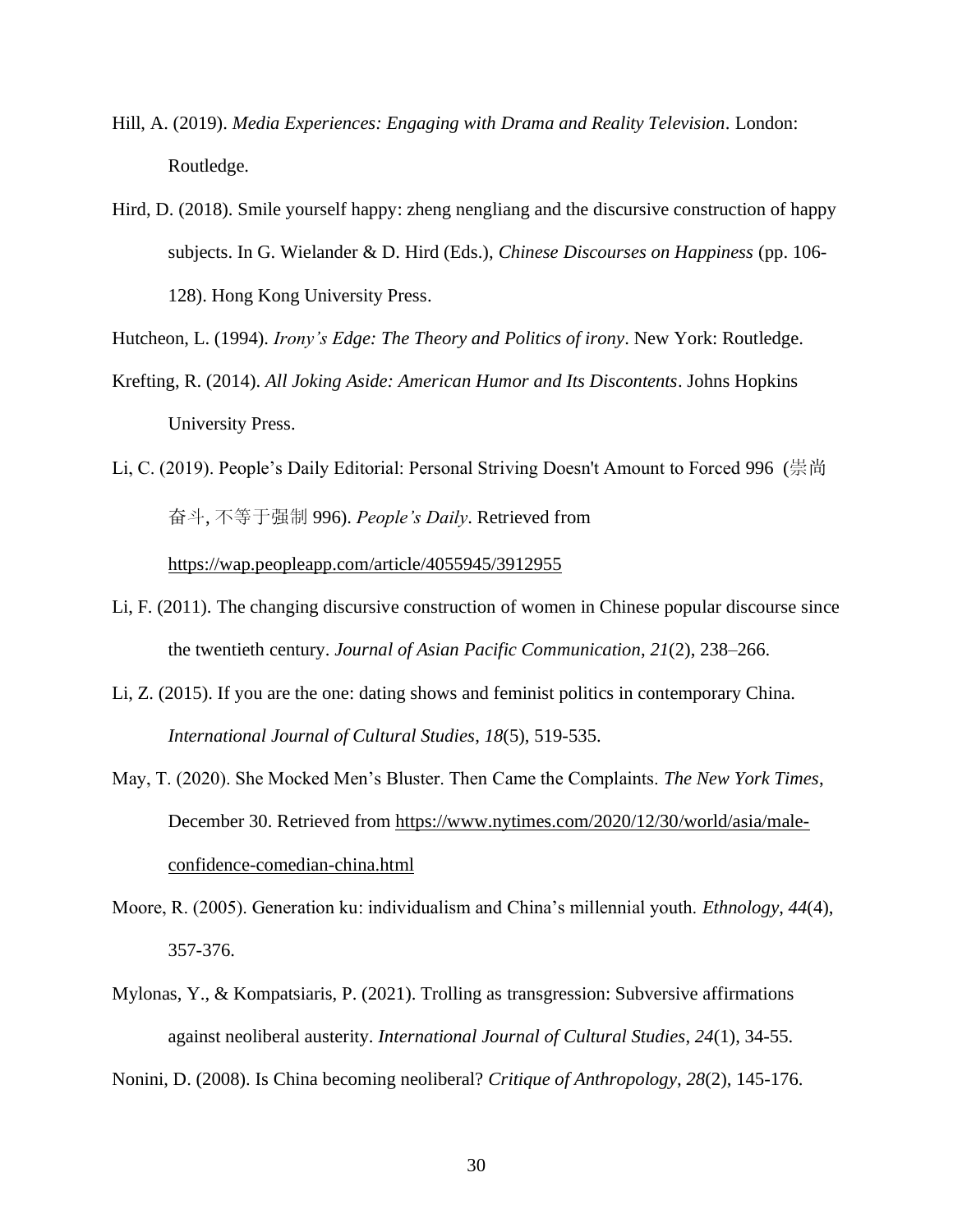- Rea, C. (2015). *The Age of Irreverence: A New History of Laughter in China*. Berkeley, CA: University of California Press.
- Rossing, J. P. (2013). Dick Gregory and activist style: Identifying attributes of humor necessary for activist advocacy. *Argumentation and Advocacy*, *50*(2), 59-71.
- Ruiz-Gurillo, L., & Linares-Bernabeu, E. (2019). Subversive humor in Spanish standup comedy. *Humor - International Journal of Humor Research*, published online.

Simpson, P. (1993). *Language, Ideology, and Point of View*. London: Routledge.

- Tan, K., & Cheng, S. (2020). Sang subculture in post-reform China. *Global Media and China*, *5*(1), 86-99.
- 21st Century Business Herald. (2020). Xiaoguo Culture Valued at 300 million yuan; who are the familiar faces of shareholders? *21st Century Business Herald*. Retrieved from <https://new.qq.com/omn/20200509/20200509A0OYYM00.html>
- van Dijk, T. A. (1993). Principles of critical discourse analysis. *Discourse & Society*, *4*(2), 249- 283.
- Wu, L. (2010). How neoliberal is China's reform? the origins of change during transition. *Eurasian Geography and Economics*, *51*(5), 619-631.
- Xie, M. (2021). It is a misunderstanding to treat Yang Li as a feminist fighter. Renwu (People). Retrieved from [https://www.sohu.com/a/442851026\\_120619329](https://www.sohu.com/a/442851026_120619329)
- Zeng, W., & Sparks, C. (2019). Production and politics in Chinese television. *Media, Culture & Society*, *41*(1), 54-69.
- Zhou, Q. (2018). Exclusive Interview with the Head Writer of Saturday Night Live Cheng Lu: How to Scientifically Produce Comedy. (专访《周六夜现场》总编剧程璐: 如何科学